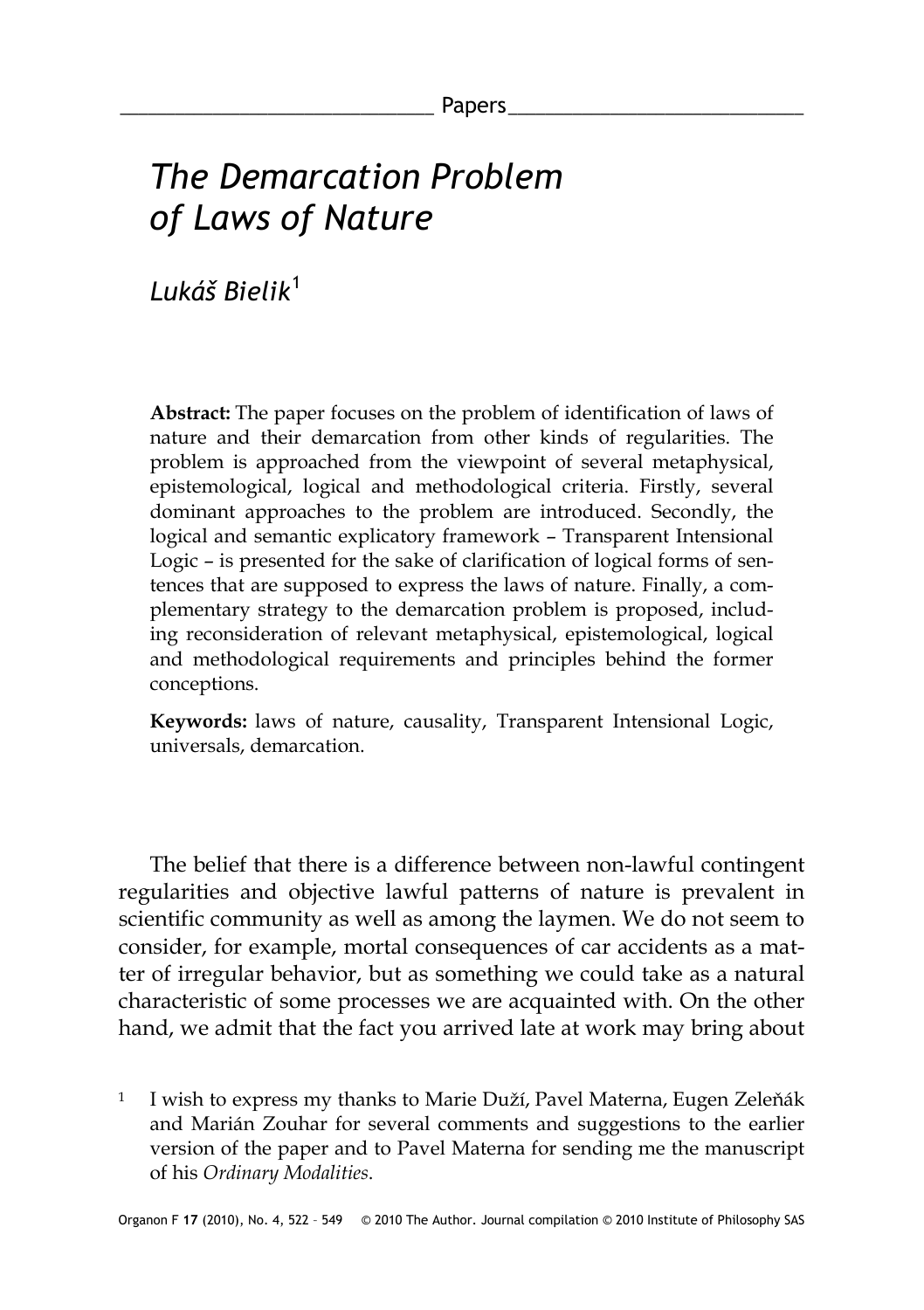that you loose your job or that your boss pardons you or ignores you. We accept that some regularities we are participating on, e.g., keeping the job, is something that can be sometimes changed, interrupted or influenced with or without our intervention. Nevertheless there seems to be a multi-faceted distinguishing line between laws of nature and non-lawful regularities that still attracts the attention of philosophers of science. Henceforth, I call this the demarcation problem of laws of nature (or, for short, the demarcation problem).

In this paper I am going to reconsider the status of this problem with respect to some metaphysical, epistemological, logical and methodological criteria. Firstly, I will formulate several dominant approaches to the issue together with an explicatory sketch of their theoretical principles and presuppositions. Secondly, I am going to articulate the logical and semantic explicatory framework, Transparent Intensional Logic. This system is helpful in expressing, characterizing, and distinguishing logical forms of law-like statements from the other ones. Finally, I propose a complementary strategy to handle with the demarcation problem; the strategy consists in reconsidering the relevant metaphysical, epistemological, logical as well as methodological requirements and principles behind the above mentioned dominant approaches.

First of all, we should delineate different meanings with which the expression (or, better, the same graphical pattern of different expressions) "law of nature" is endowed. Mittelstaedt and Weingartner in their *Laws of Nature* mention five different meanings of this term (2005, 7n.). There seems to be at least these prevalent usages:

The phrase "law of nature" may be used in the following different meanings:

- a) an inventor's or discoverer's idea or thought;
- b) something inherent to things, which governs their behavior;
- c) law statement formulated in some scientific theory;
- d) some objective but ideal pattern of things with respect to which a law statement expresses only an approximation;
- e) an ideal conceptual entity.

Now, someone could propose to reformulate the demarcation problem as follows: What makes a statement a law statement (or law-like)?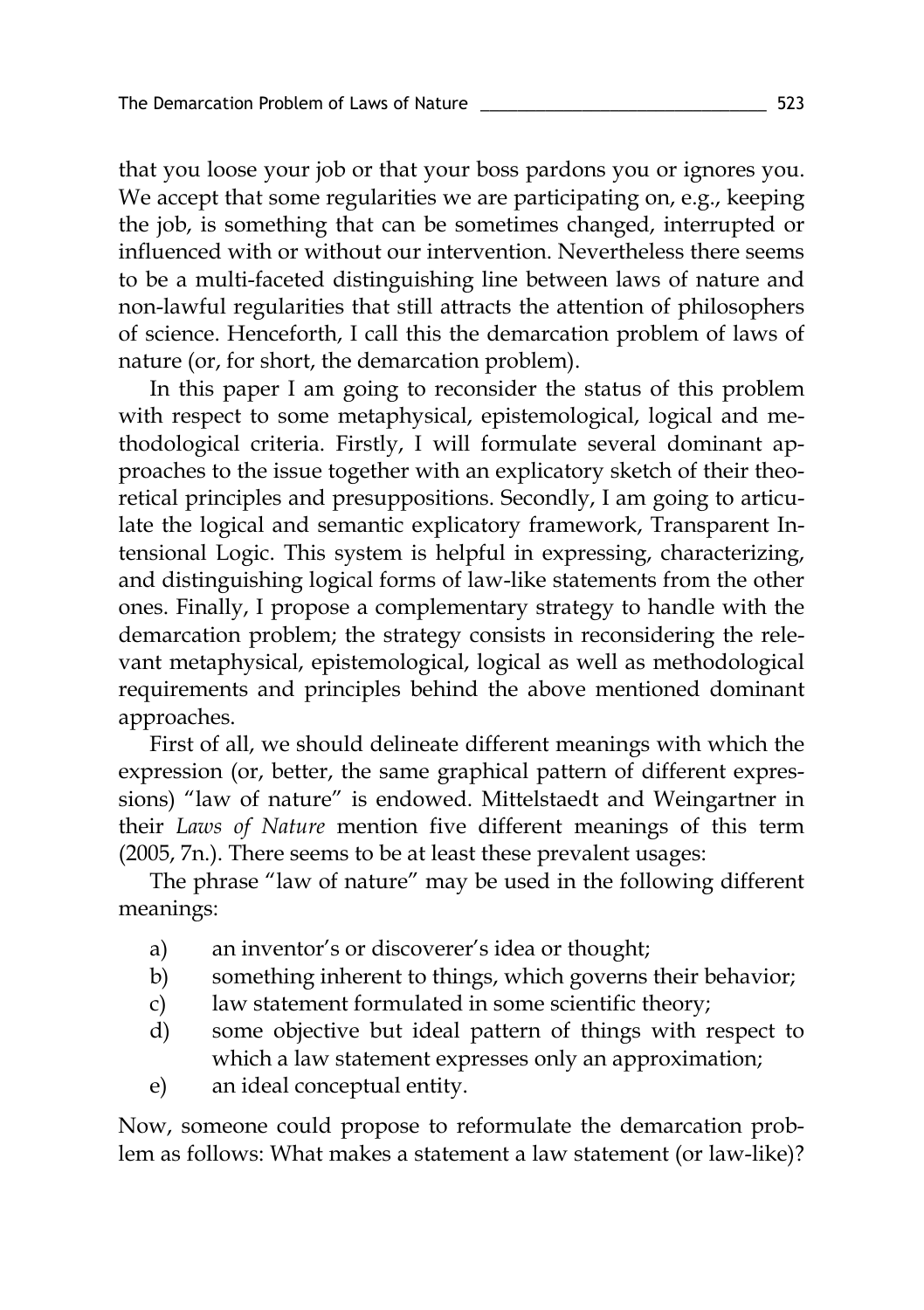Or, what criteria are there for accepting one statement and not another one as law-like? Of course, someone could contest that we should prefer to pose the problem in less neutral clothes; we might ask, for example, how we come to identification of this or that objective ideal pattern of things' behavior, or under which circumstances are the laws discovered? These formulations might indicate that we *take it for granted* that laws of nature are objective ideal patterns, or something inherent to things, or an inventor's idea, etc. On the other hand, the position which aims at distinguishing criteria between law-like and non-law-like statements could sound better because it is open to the question of further characterization of laws.

It should be clear that none of these options is equivalent to the demarcation problem, although one of them is very close to it (see below). The demarcation problem can thus be articulated in an extended form as follows:

(DP) What are the distinguishing (metaphysical, epistemological, logical, and methodological) features of laws of nature? Or, which (metaphysical, epistemological, logical, and methodological) attributes make something a law of nature?

Thus, we accept the belief that the question of what criteria need to be fulfilled for a statement to be law-like seems to presuppose the answer to the question of what it is to be a law of nature. It seems reasonable to maintain that statements may be called law-like if they express (more or less precisely) laws of nature. If such statements belong to the framework of some scientific theory, they are usually called scientific laws.[2](#page-2-0) We are probably familiar with a bunch of scientific laws from distinct scientific areas, e.g., with laws such as Newton's laws of motion, Mendel's laws of inheritance, Ohm's law, Laws of Thermodynamics, and many others. We, as well as scientists, may agree that these statements express relevant (approximations of) laws of nature. Nevertheless, we both may felt worried when asked to provide distinguishing criteria for identification of something as a law of nature.

<span id="page-2-0"></span><sup>2</sup> Of course, I am not excluding social or economical laws as candidates of law-like statements.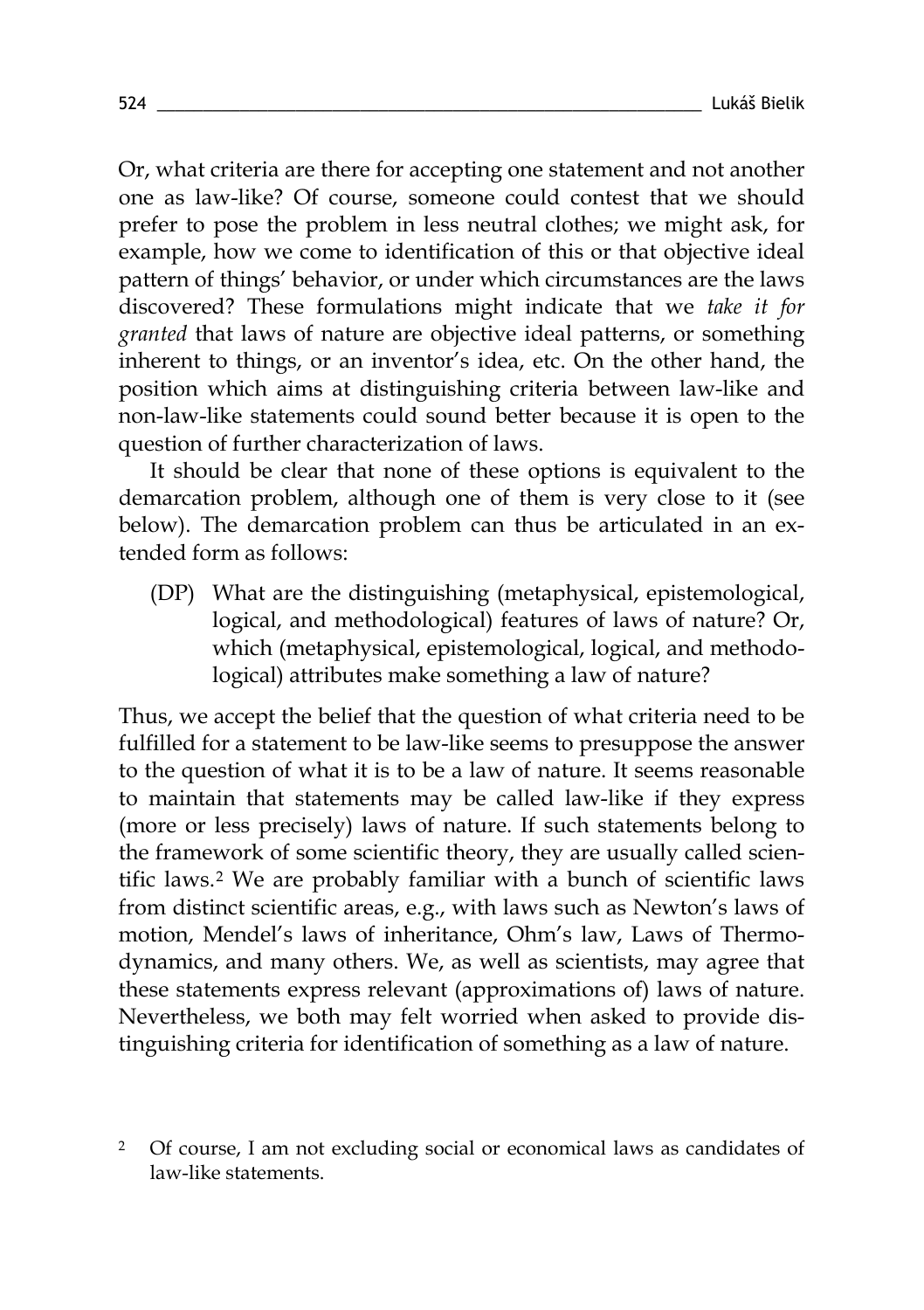Now we are going to introduce some of the main strategies which try to give a satisfactory account for this problem.

## **1 Main Theoretical Conceptions**

Several theoretical conceptions were developed to deal with the question of identification of laws of nature and their systematic separation from other regular patterns of behavior in the universe. In what follows, I am not going to provide a systematic review of all main approaches. Rather, I select some of the recognized positions and try to extract and examine, from different philosophical viewpoints, some of the basic principles they rely on.

Our analytical journey starts with the Regularity conception of laws of nature, which may be traced back to Hume, at least. Then given some constraints and supplementations we arrive at the framework of a more complex position, which Psillos calls the Web-of-laws conception (see his 2002, 148). Finally, we explore the principles and assumptions of the Universals conception of laws of nature as presented and advocated in works of D.M. Armstrong (1983), F.I. Dretske (1998) and M. Tooley (1987).

## **1.1 The Regularity Conception of Laws**

I dare to say that the most natural way for a layman to identify the laws of nature is to discover regular patterns of the material objects behavior.

Tracing back the roots of this conception, there seems to be a demonstrable lineage going at least to David Hume's *Treatise* and *Enquiry* (see 1960, 2007). Though Hume's considerations focus, in this context, primarily on the identification of causal relations in our experience, they are nevertheless closely related to the identification problem of laws of nature. For if Hume characterizes a causal relation between two objects as a relation of *contiguity*, *temporal succession* and *constant conjunction* (see 1960, 75 – 88), and later on gives several instrumental rules for identification of cause and effect, where he, besides, declares that  $n$ , the same cause always produces the same effect and the same effect never arises but from the same cause", then it is natural to take, at least, the laws of nature that ex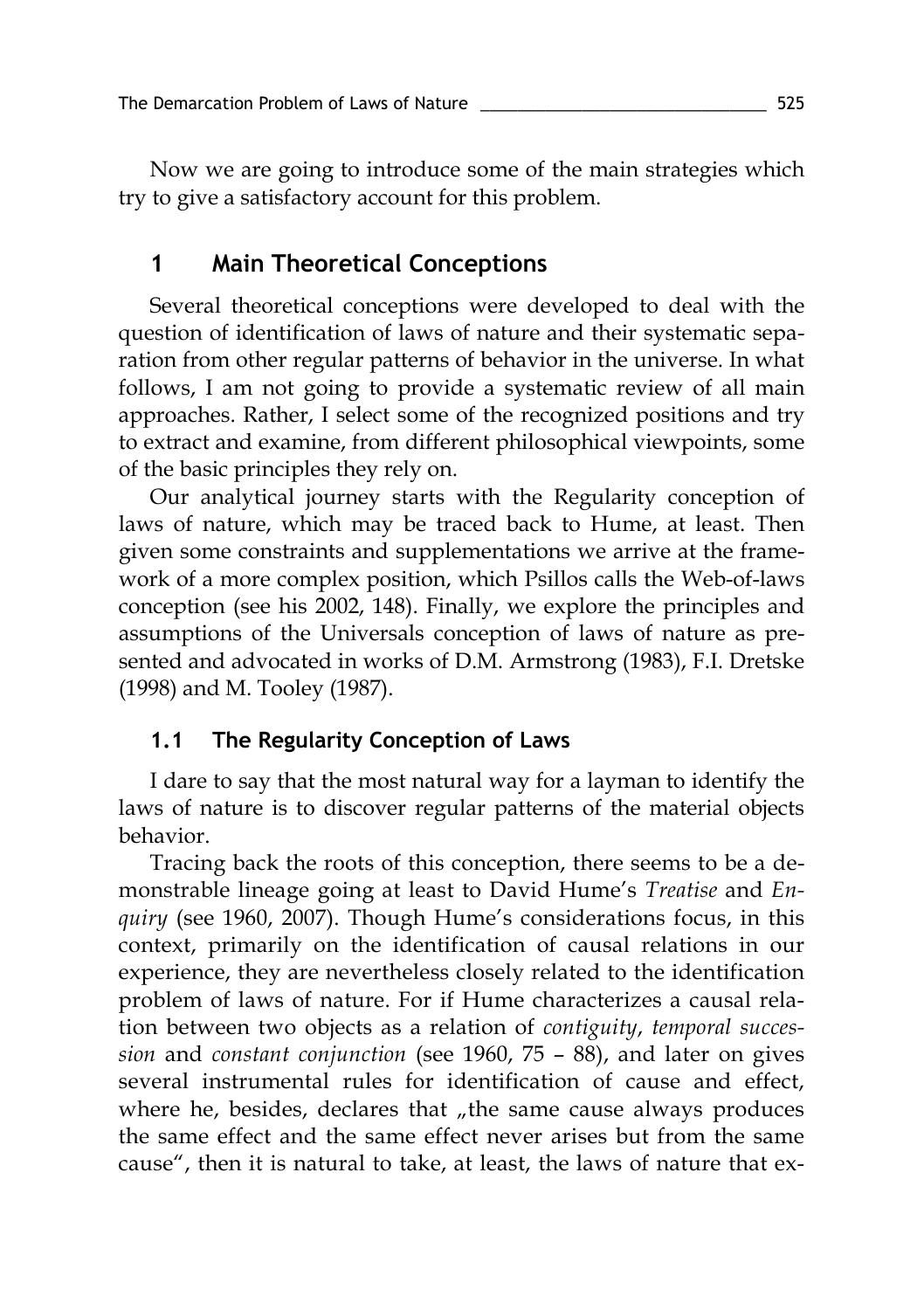press causal relations among spatio-temporal entities as tied with his causal reflections.[3](#page-4-0)

It is beyond the aim of the paper to trace the historical reconstruction of this view. I postpone the dispute for other occasions.

Now let me borrow from Psillos (2002, 137) three simple formulations that characterize Hume's conception of causality and its relation to that of the Regularity view of laws. [4](#page-4-1) Consider the statements (1) and (2) as the core idea of the regularity conception of causality:

- (1) Causation is a species of regularity.
- (2) The species of regularities that causation reduces to are laws of nature.

Now, statement (3) seems to be a plain and still inexplicative formulation of regularity conception of laws:

(3) Laws of nature are regularities.

The last sentence, however, is simply unhelpful when we want to determine, which regularity is (connected with) the law of nature and which one is not. Different strategies were developed to specify the relevant kind of regularity as law-like. One of them is going to join this issue to the definition of law-like statements. As Molnar maintains in (1969, 79), a statement *p* expresses a law of nature if and only if:

- (a) *p* is universally quantified; and
- (b) *p* is omnitemporally and omnispatially true; and
- (c) *p* is contingent; and

<span id="page-4-0"></span><sup>3</sup> Cf. Hume (1960, 173n.).

<span id="page-4-1"></span><sup>4</sup> I am aware of the possible objection pointing to Hume's so-called second definition of cause from his *Enquiry*; he says, of causal relation between cause and effect, that "if the first object had not been, the second never had existed" (2007, 56). This seems to open a question whether we are really justified to ascribe the narrowly conceived regularity view of causation (and laws of nature) to Hume. I, as was earlier said, leave a bunch of interpretation problems for other occasions.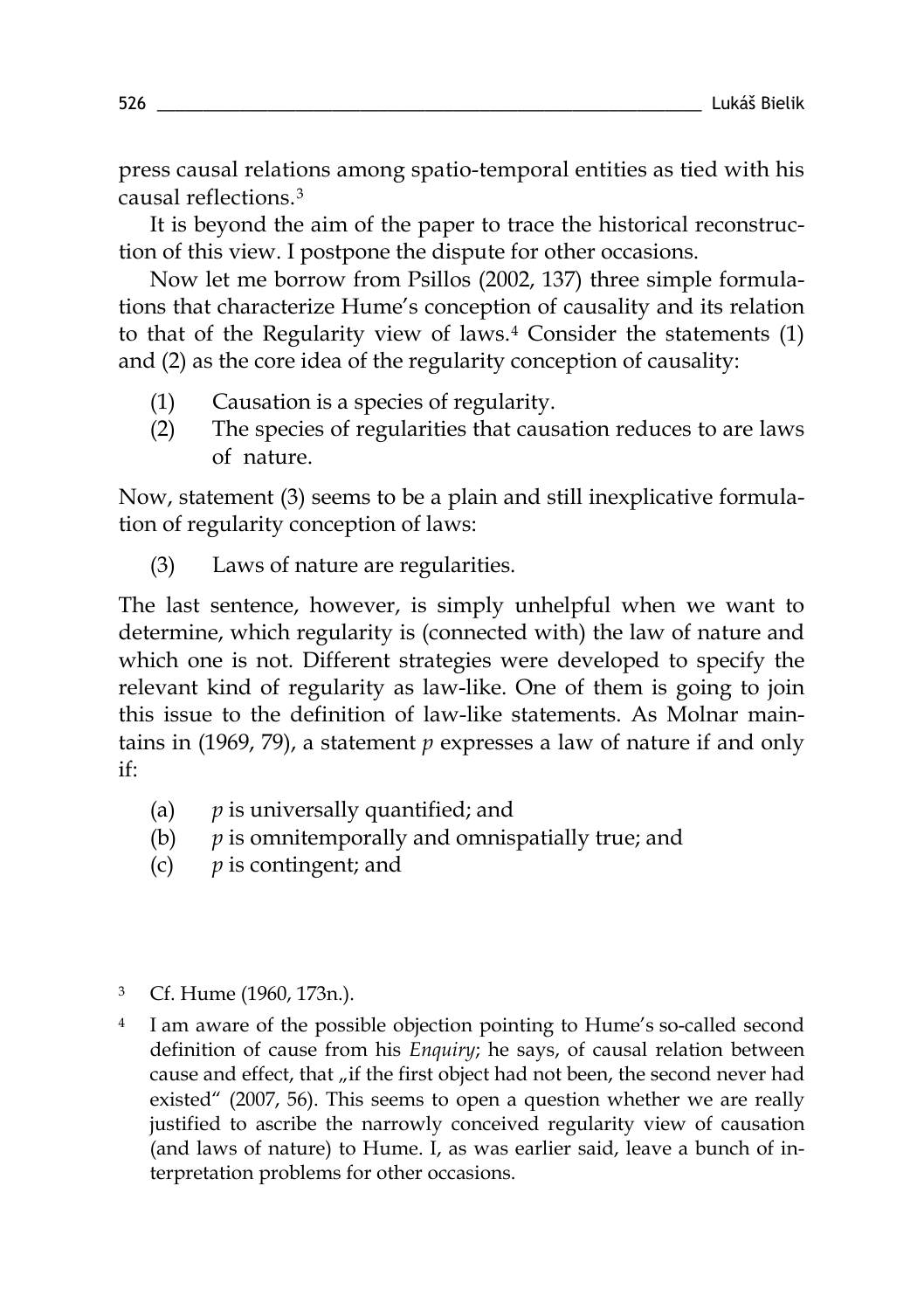(d) *p* contains only nonlocal empirical predicates, apart from logical connectives and quantifiers.<sup>[5](#page-5-0)</sup>

It is not difficult to find counterexamples to condition (d) as long as we consider Kepler's laws as (descriptive, non-causal) laws of nature. The condition (a) and (c) is typical also of accidental, non-law-like regularities, e.g., all (my/your/our) working weeks start on Mondays. Unfortunately, the troubles springing from such a theoretical position seem to go deeper than was perhaps originally supposed.

Going back to the first approximation statement (statement (3)) and using formal tools of First order logic, the usual candidate for a logical representation of some simple regularity structure of laws of nature may be put as follows:

(RLS)  $(\forall x) (\phi(x) \rightarrow \psi(x))$ .

The formula represents any law-like statement with predicate variables  $\phi$  and  $\psi$  for intended properties of objects x. We thus say that for every object x it holds that if it has a property  $\phi$ , then it has the property ψ. So we may, for example, represent and rewrite the First Kepler law in the form: For every object it holds that if that object is a planet of the Solar system, then it revolves in an elliptical orbit with the Sun at one of the focuses.

From the perspective of First order logic, this logical form is unfortunately shared also by non-law-like statements that express some kind of regularity processes as well. Moreover, we know from the definition of implication in classical logical systems (e.g., First Order Logic) that every proposition, which has the form  $p \rightarrow q$ , is true if and only if its antecedent  $p$  is false or the consequent  $q$  is true. Thus in the case that the antecedent proposition is false, the whole implication is true. But our pre-theoretical intuitions about the truthfulness of lawlike statements seem to contain more than this. [6](#page-5-1)

- <span id="page-5-0"></span><sup>5</sup> For clarity, the nonlocal empirical predicates are such predicates that are not relativized to locations or places.
- <span id="page-5-1"></span>For we usually suppose that the antecedent of conditional law-like statement is true, because if this is so, the consequent must be true, if we hold the implication statement as a whole to be true.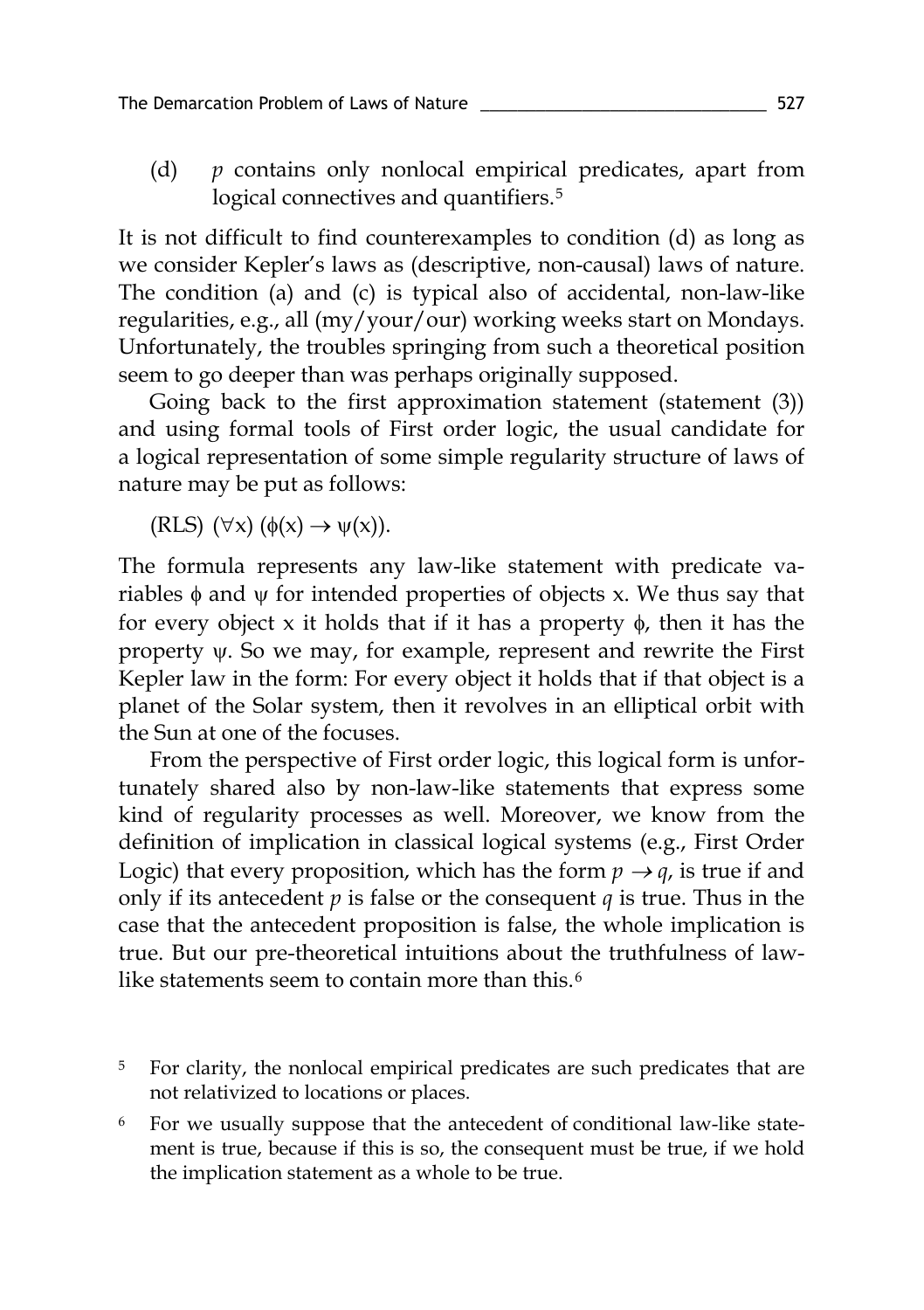One possible correction could be added, according to A.J. Ayer, if we would take the laws of nature to have the logical form of (RLS\*):

$$
(\text{RLS*})(\exists x)\ \phi(x) \land (\forall x)\ (\phi(x) \to \psi(x)).
$$

But Ayer immediately warns us that such a step is stronger than the warrants we usually meet in scientific practice (Ayer 1998, 817). Consider Newton's First law of motion as an illustration. This law statement says that for any body it holds that if there is a body on which no forces are acting it will continue at rest or in uniform motion along a straight line. However, this law seems to say nothing about the existence of such an entity. In fact, what we actually know is that there is no such entity. If we take this statement as an expression of a law of nature and accept that the statement does not state any existential commitment, then we probably have to deny the proposed correction.

I will return to this problem in section 3. For now let us stop shortly and look once more at the characterizations of this approach. What is the regularity attribute a quality of?

Discussions regarding the weaknesses of the Regularity conception of laws are usually shrouded in ambiguities. For when we say that the laws of nature have the form "all  $\phi$ 's are  $\psi'$ s", we may mean more or less different things. Some of them may be:

- i) All observed  $\phi$ 's have been  $\psi$ 's.
- ii) All experimentally tested  $\phi$ 's have been  $\psi$ 's.
- iii) All observed (experimentally tested) as well as unobserved (experimentally not tested)  $\phi$ 's are  $\psi$ 's.
- iv) There is something behind what we observe that makes all φ's to be ψ's.
- v) It is a consequence of a theory T (or a result of calculation), that all  $\phi$ 's are  $\psi$ 's.
- vi) It is an axiom of a theory T, that all  $\phi$ 's are  $\psi$ 's.

What seems to underlie these specifications of regularity is a class of several different contexts in which the regularity attribute is functioning in a *proprio modo*. Thus we may argue that the sentence i) expresses *observational* regularity; the sentence ii) explicitly states *experimental*  regularity; the statements iii) and iv) may represent *hypothetical* regularity as well as some *metaphysical* principle of regularity or *by-product*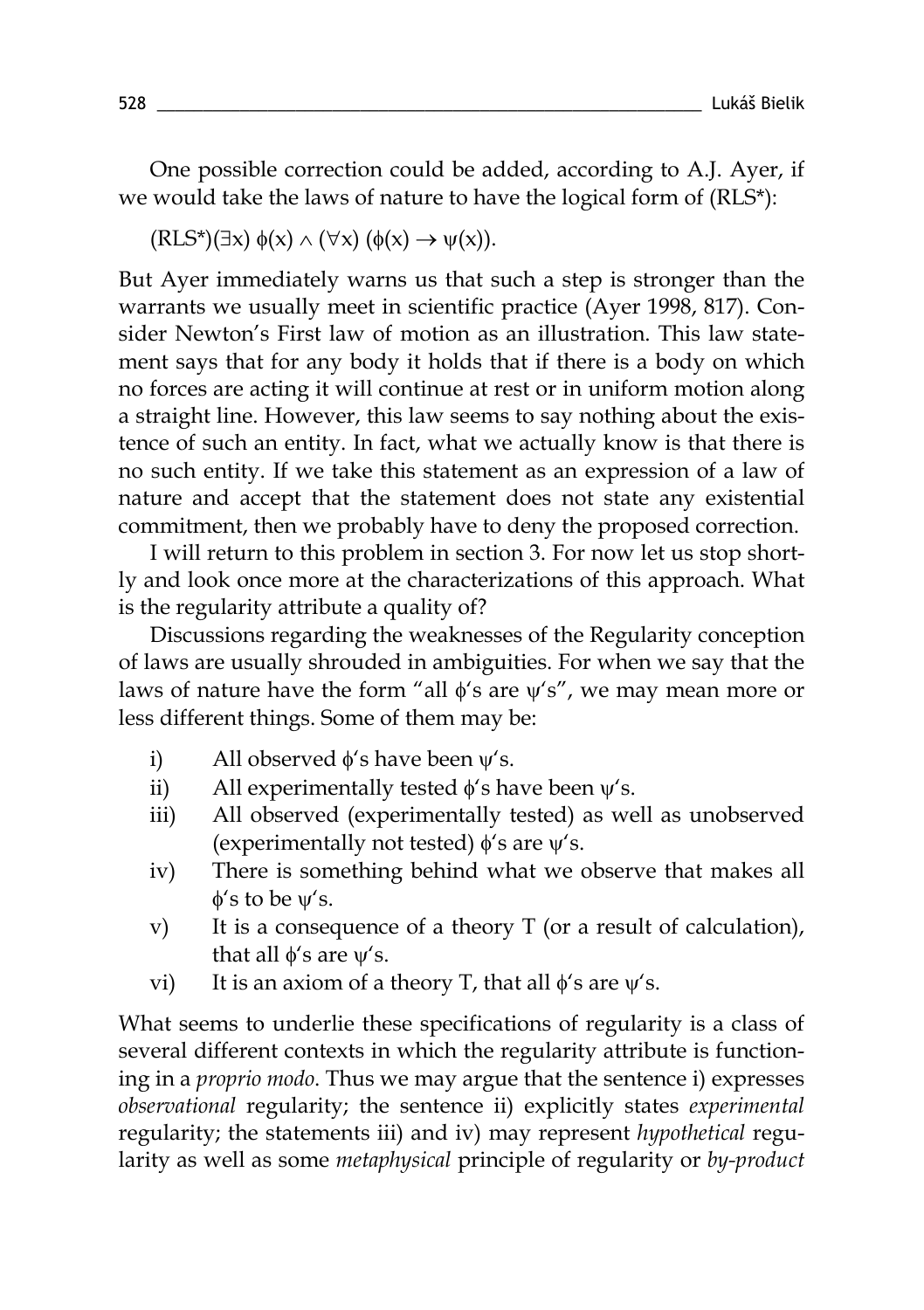regularity which may be interconnected with *causal notions*; v) seems to point to *consequentional* or *theoretically implied* regularity; and vi) stands, reversely, as a *theoretically fundamental* or *presupposed* regularity.

These different contexts in which the regularity attribute is used require possibly distinct criteria of appraisal. For when we suggest that all experimental results achieved under various conditions display such and such regularity, we have probably undergone some theoretical and practical preparations that may affect the whole test performance and identification of experimental results. Those tools, on the other hand, may absent in the case of observation of regular behavior among the familiar objects in the world. Still, things are different when we take a hypothesis that certain regularity plays such and such a role in a given theoretical framework.

The idea that the law statements express some kind of regularity behavior and that the regularity is a typical attribute of laws of nature, is really not so trifling. To reconsider the Regularity conception appropriately, we have to distinguish carefully contexts of regularity ascription. Let's analyze them.

First of all, take into account a context in which we interpret the regularity of laws as observational regularity. When asked to provide a criterion of differentiation between accidental non-law-like regularities and those of laws of nature, we may resort to *observation* as the only source of adjudication. In that case Hume's skeptical considerations arise. When observing two distinct but spatio-temporally close objects, we find out just that they are spatially contiguous, temporally successive and occur, at most, in constant conjunction. However, these features are revealed also in the cases of accidental non-law-like regularities. So, identifying laws and distinguishing them from accidental regularities only due to observation, seems to be a pretty weak *epistemological criterion*.

Now, let us examine the prospects of the so-called experimental regularity. The intuition seems to be clear enough. There is a distinction between those cases that demonstrate some regular pattern without our possible intervention and those instances that remain *invariant*  across various relevant changes of conditions. I rely here on Woodward's concepts of *intervention* and *invariance* as defined in his seminal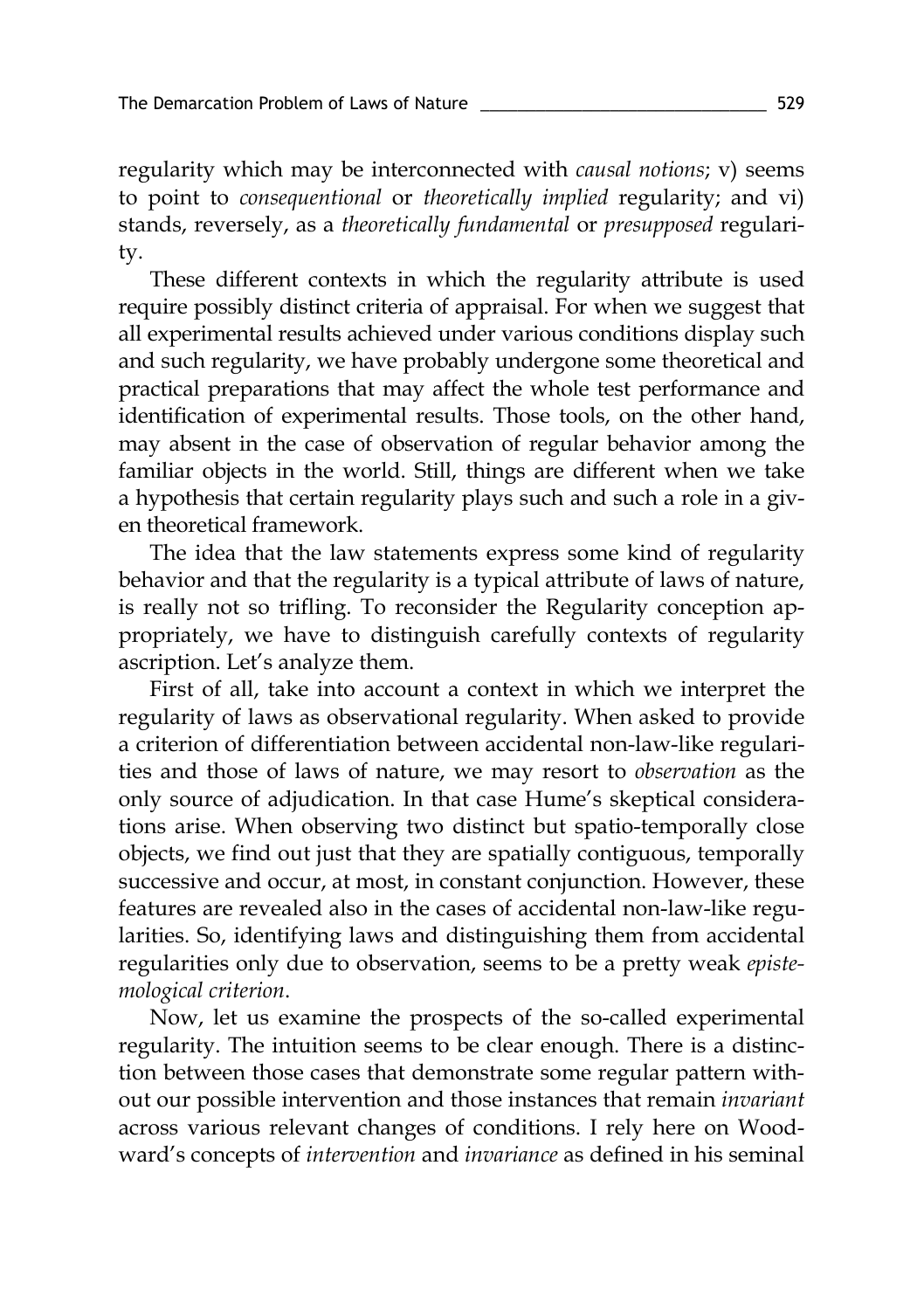work (2003, 94 – 107; 239 – 314). In a simple form, the idea is expressed as follows: Given that X and Y are variables of any magnitudes,

*an intervention* on X with respect to Y changes the value of X in such a way, that if any change occurs in  $Y$ , it occurs only as a result of the change in the value of X and not from some other source (2003, 14);

and further on:

A generalization *G* … is *invariant* if *G* would continue to hold under some intervention that changes the value of  $X$  in such a way that, according to *G*, the value of Y would change – "continue to hold" in the sense that *G* correctly describes how the value of Y would change under this intervention.  $(2003, 15)^7$  $(2003, 15)^7$ 

The criteria of appraisal consisting in experimental testing differ from those of observing. Thus, we have a possible *methodological* key for distinguishing the regularities that hold invariantly across certain relevant interventions and those that do not. This *experimental* or, in principle, *manipulationistic* approach seems to eliminate, as candidates for laws of nature, those observed regularities that hold only coincidentally and exhibit constant conjunction merely on phenomenological level under special circumstances. Such an experimental regularity may indicate an inner *causal* mechanism behind some observable machinery. The regularity attribute such conceived may be reasonably taken as one of important features of laws of nature, though it is not the only one.

Still, the talk of regularity may overcome the sense in which this attribute is connected with observed or experimentally tested instances. In that case we may, for example, take a particular kind of regularity (e.g., All Fs are Gs) as a *hypothesis* or a *metaphysical principle* that may be supported by observed and tested examples but is not, nevertheless, exhausted by positively verified instances. What is pressupposed here is a kind of regularity and it is possible to set forth various methodological reasons to support it. Thus, observation and

<span id="page-8-0"></span><sup>7</sup> Nevertheless, my considerations do not correspond to Woodward's characterization of laws, since his conception admits that there are generalizations that remain invariant across relevant interventions without being laws.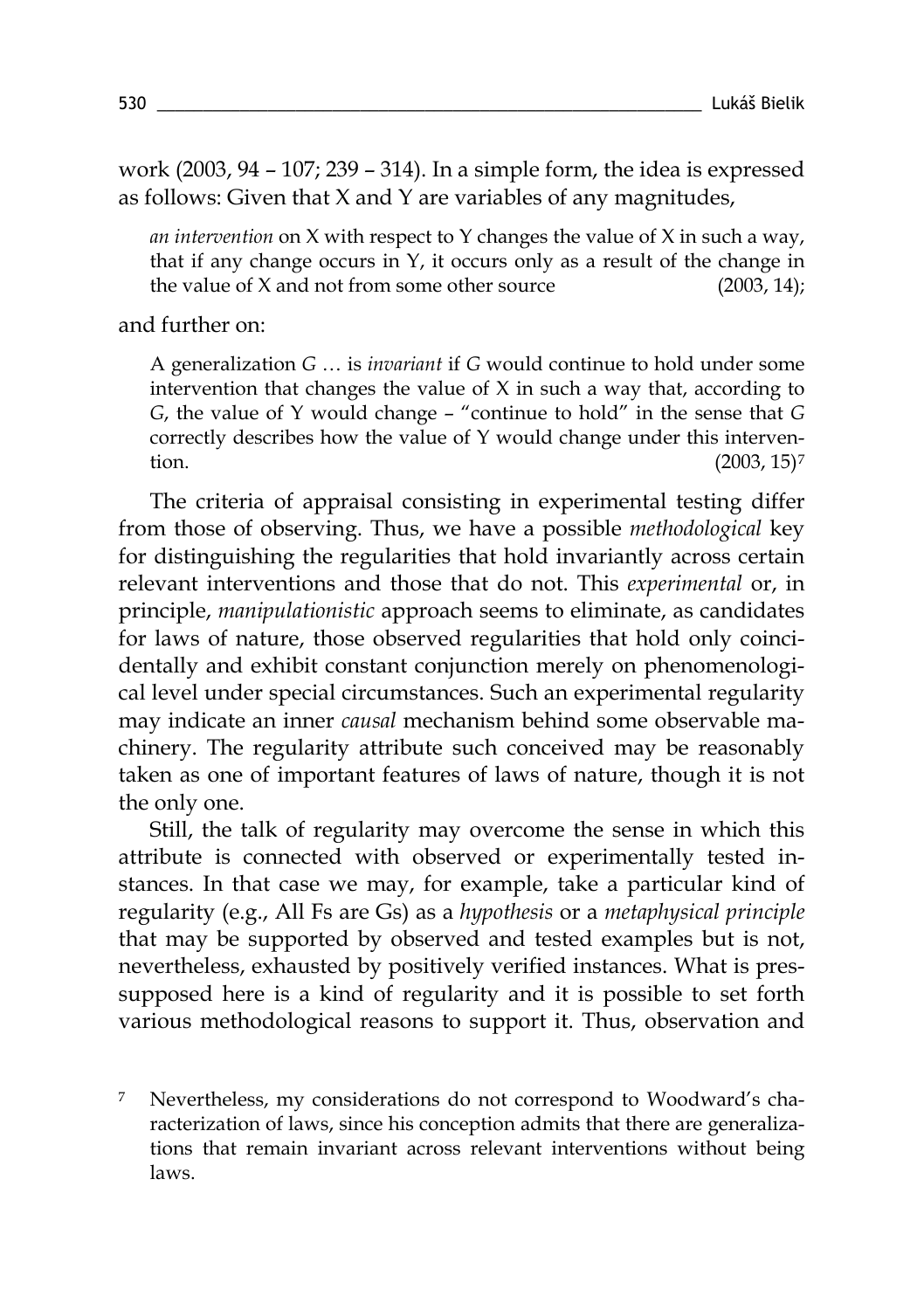tests can be just one kind of warranty; explanatory and predictive successes are, possibly, the other one.

Both kinds of context mentioned above are tied, as we have seen, to the theory apparatus. One possible theoretical position uses axioms of a theory to establish some kind of regularity; several reasons can be brought forward for doing this. We deal with this option in the next subsection. On the other hand, another possible view on regularity in some theoretical frameworks may be based on derivation from other assumptions (which can legitimately express other regularities). Since these assumptions are already warranted, their deductive consequences – be they representatives of regularities – do not need additional justification. This possibility indicates that some law-like statements may express regularities given special theoretical assumptions, axioms or postulates.

I believe that at least those contexts in which it is possible to identify some kind of regularity as something that can be taken as a characteristic feature either of some epistemic or methodological, or metaphysical conditions, may prevent us from a somewhat hasty conclusion that the regularity attribute predicated of whatever belongs to philosophical garbage.

## **1.2 The Web-of-Laws Conception**

As it will be seen in section 3, I consider the regularity of some kinds of processes as an important, though incidental, feature of laws. This feature may be properly explicated in a sufficiently expressive logical and semantic framework; I shortly introduce such a framework in section 2.

Now I am going to pay attention to our second position whose founding fathers are probably F.P. Ramsey and D. Lewis.[8](#page-9-0) Their view puts the problem of laws of nature into connection with broader scientific area – scientific theories. But still, laws of nature are represented

<span id="page-9-0"></span>See Lewis (1973) and Ramsey (1978). Sometimes signs of these conceptions are traced back to Mill and his (1886); at least Psillos thinks this is so in his (2002), for example.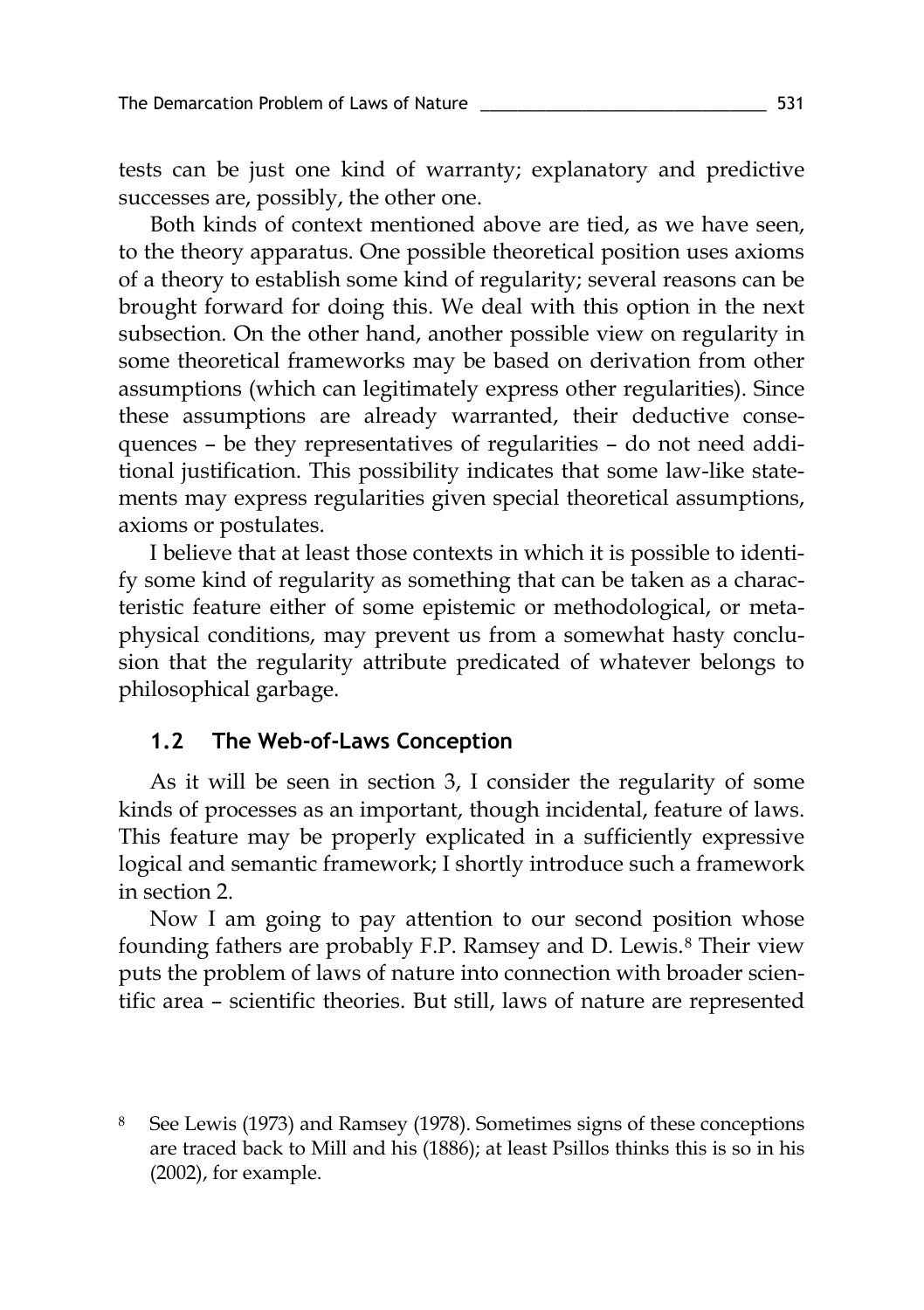as universally quantified statements, therefore expressions of regularities of a kind.

In search for a distinction between the statements expressing laws of nature and those of accidentally true generalizations (besides the question of facts), Ramsey rejects the possibility that the real demarcation criterion consists in our different epistemic attitudes toward these classes of propositions: "We have seen that it is not their spatiotemporal indifference, not that they are believed" (Ramsey 1978, 131). Ramsey refutes that a constitutive feature of the distinction consists in a privileged cognitive attitude towards propositions but he, nevertheless, gives this privilege to the whole theoretical system. As he continues:

… even if we knew everything, we should still want to systematize our knowledge as a deductive system, and the general axioms in that system would be the fundamental laws of nature. (1978, 131)

Despite the fact that Ramsey abandoned this position in his later writings, some philosophers have found it attractive. Lewis advocates this deductive-systematic strategy (the Web-of-laws conception) and says, in addition, that the simplicity and strength of true deductive systems, though sometimes in tension, are virtues that determine the relevant choice of axioms and law-like assumptions (cf. Lewis 1973, 73).

Slightly modified, the principle of the Web-of-laws conception can be formulated as follows:

(WL) The regularity expressed by "All Fs are Gs" is a law of nature if and only if the statement "All Fs are Gs" is an empirical (extralogical) axiom or postulate of the ideally organized deductive system with respect to simplicity and strength of the theory.

Firstly, look at the apparent benefits of this conception. As we have seen in subsection 1.1, one kind of context in which regularity may occur is the body of a scientific theory. One of the constitutive reasons to incorporate a proposition which is a representative candidate for a law of nature into theoretical framework is, according to Ramsey and Lewis, the potential of an ideally simple as well as strong systematization of our knowledge as a deductively closed body. The idea that law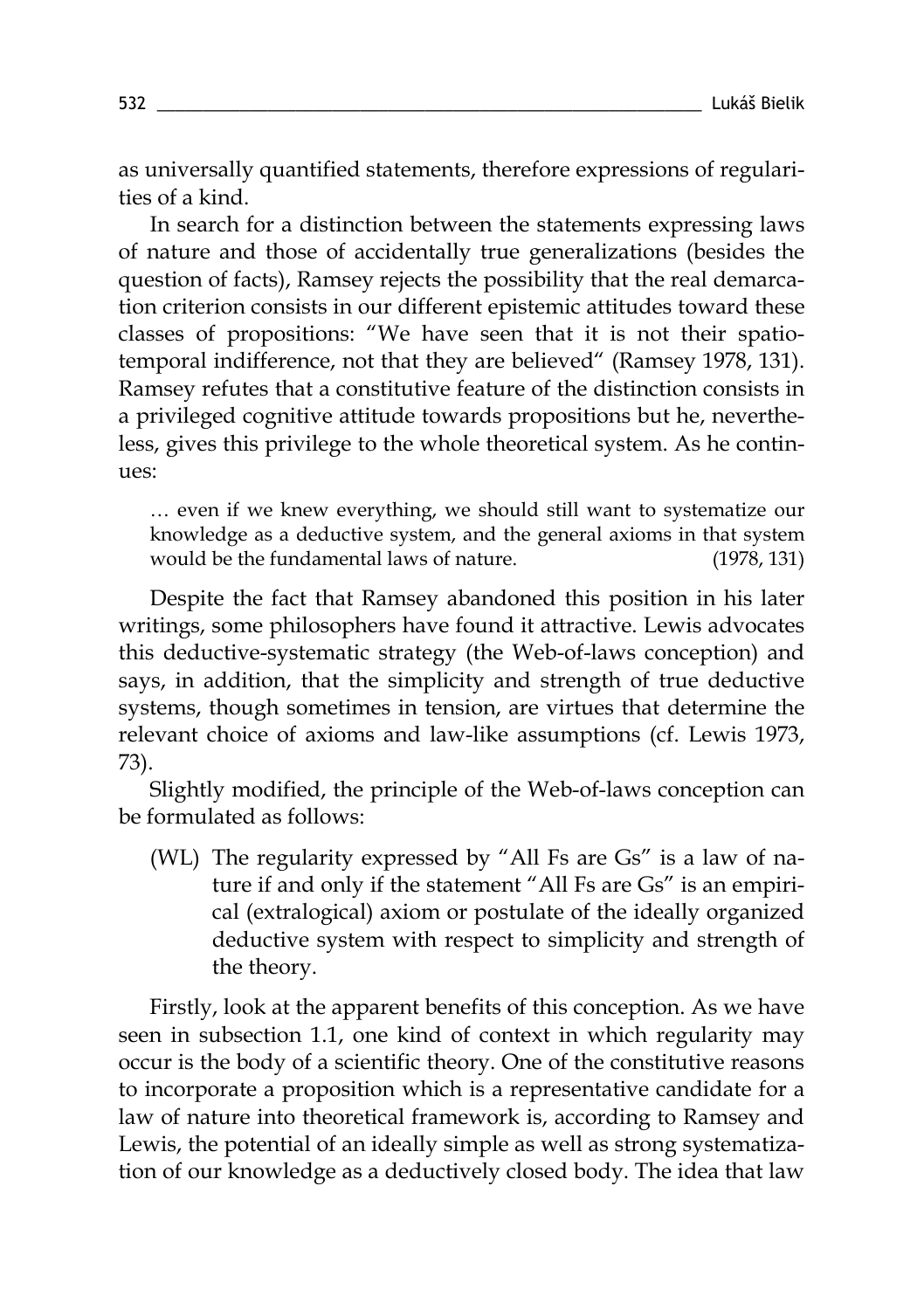statements need to function in a whole web of theoretical assumptions seems to be very close to scientific practice. Likewise, the question of identification and demarcation of laws from non-laws is probably tractable only against broader theoretical elements. We could therefore get a feeling that this strategy effectively solves our issues.

Unfortunately, things are much more complicated. For the Web-oflaws conception does not distinguish satisfactorily the question of constitutive features of laws from that of their recognition and identification by us. We evidently admit that there are plenty of laws that have not yet been deductively systematized and our actual knowledge of some of them seems to be just a happy story in our cognitive enterprise.

Furthermore, the declared virtues of theoretical simplicity and strength seem to be critically vague in the context of appropriate axioms selection. On the other hand, as we already suggested, the choice of extra-logical axioms and postulates of a given theory is in general determined by many other methodological, epistemological or metaphysical reasons, one of them, perhaps, being the scope of their prediction and explanatory power, the other one being relevant empirical support, etc. Some systematizations may have magnificent explanatory power as opposed to their theoretical complexity, others may stick out due to their simplicity but be, at the same time, weakly testable.

Of course, every systemization has its own borders of applicability. For the concepts of Newton's mechanics apparently identify other objects (individuals, properties, relations, etc.) than those of quantum mechanics. Thus, several different theoretical systems may exist side by side in a given scientific area; the criterion of the best deductive systemization is insufficient for demarcation of those theoretical postulates that express laws of nature.

## **1.3 Universals and the Laws of Nature**

The third approach to the identification and demarcation problem of laws of nature to be analyzed here is that of Armstrong (1983), Dretske (1998) and Tooley (1987); it is known also as the Universals theory of laws. According to their conception, the laws of nature are supposed to be *relations of contingent necessitation among universals*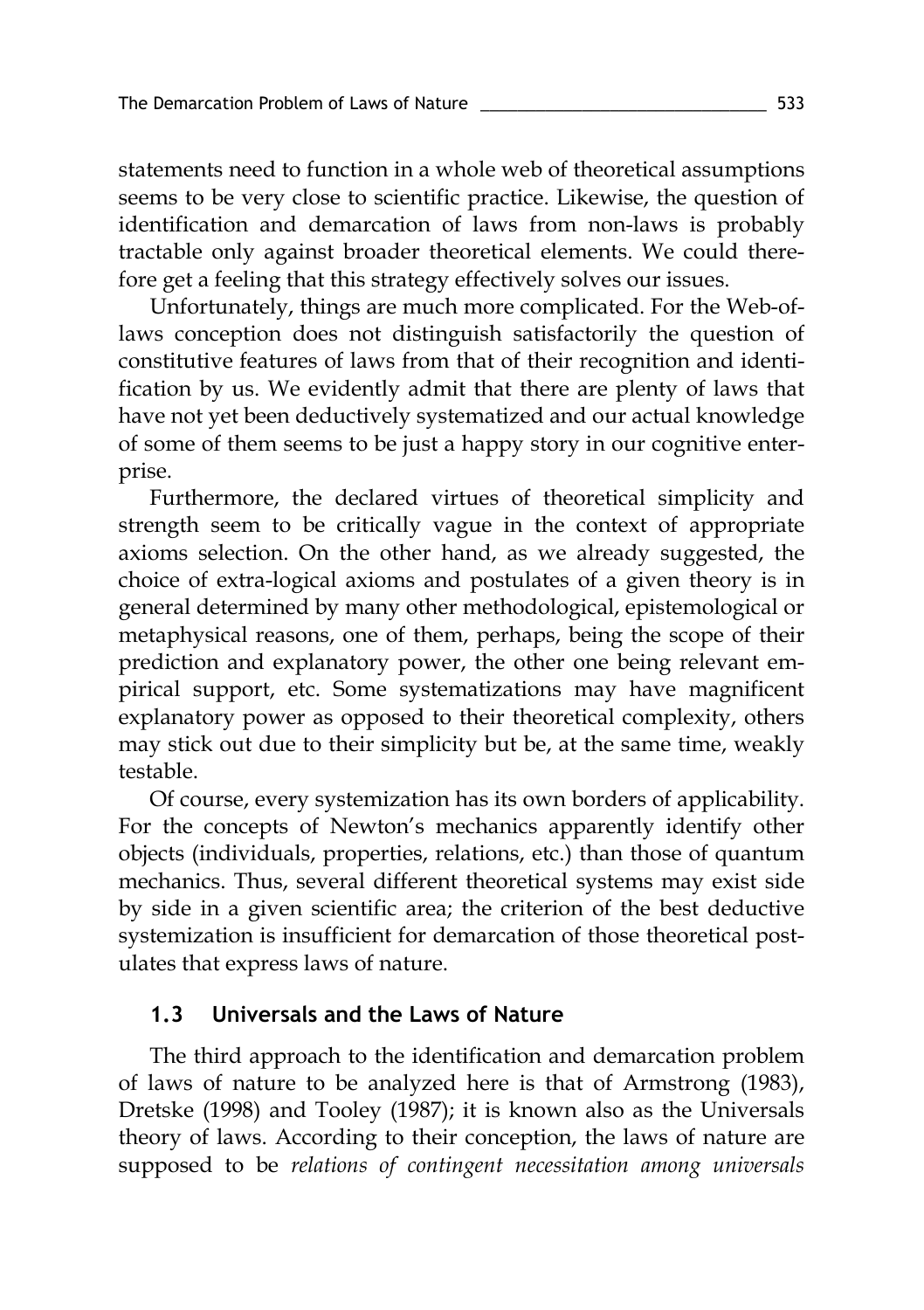rather than some kind of regularity. Before sketching general principles of the conception let us have a look at some of the weaknesses of the regularity conception(s) they have pointed to.

Firstly, as mentioned already in subsection 1.1, if we take a law of nature to have the logical form of the formula (RLS), then the law statement is true, due to the definition of material implication, pro-vided the antecedent of implication is false.<sup>[9](#page-12-0)</sup> The law statement "All metals conduct electricity" is true even if there is no metal in the universe. Although this drawback seems serious – and we have seen that the additional proposal to consider laws as having the form of (RLS\*) is itself problematic – we should not overlook the level on which the offensive is led against the regularity conception. I present my view on it in section 3.

Secondly, there are so-called uninstantiated or noninstantial laws. The law statements that express them are true not only when their antecedent is false, but we do (theoretically) know that there is nothing (in our universe) that could fulfill the conditions or have the qualities expressed in the antecedent of such an implication. [10](#page-12-1) As a handy example consider again Newton's First Law of Motion. There are apparently no things in the universe that are not subjected to any external physical force; thus, the antecedent of Newton's First Law is in fact false.

Thirdly, a lot of scientific laws that are taken to express laws of nature have a functional character where the elements of functions represent (dependent or independent) variables. Of course, there are such values of variables of this functional relation that are never (in our world) realized or for which this relation does not hold anymore. As the universals theorists proclaim, if the regularity theory of laws is correct, the question stands: "How is it possible to explain that just

<span id="page-12-0"></span><sup>9</sup> This objection is discussed, e.g., in Ayer (1998, 816n.) or Armstrong (1983, 19n.).

<span id="page-12-1"></span><sup>10</sup> Here we find also differences among Armstrong, Tooley and Dretske regarding the question of uninstantiated laws. While Armstrong believes there are no uninstantiated genuine laws of nature, Tooley holds the opposite view. See Tooley (1987, 38).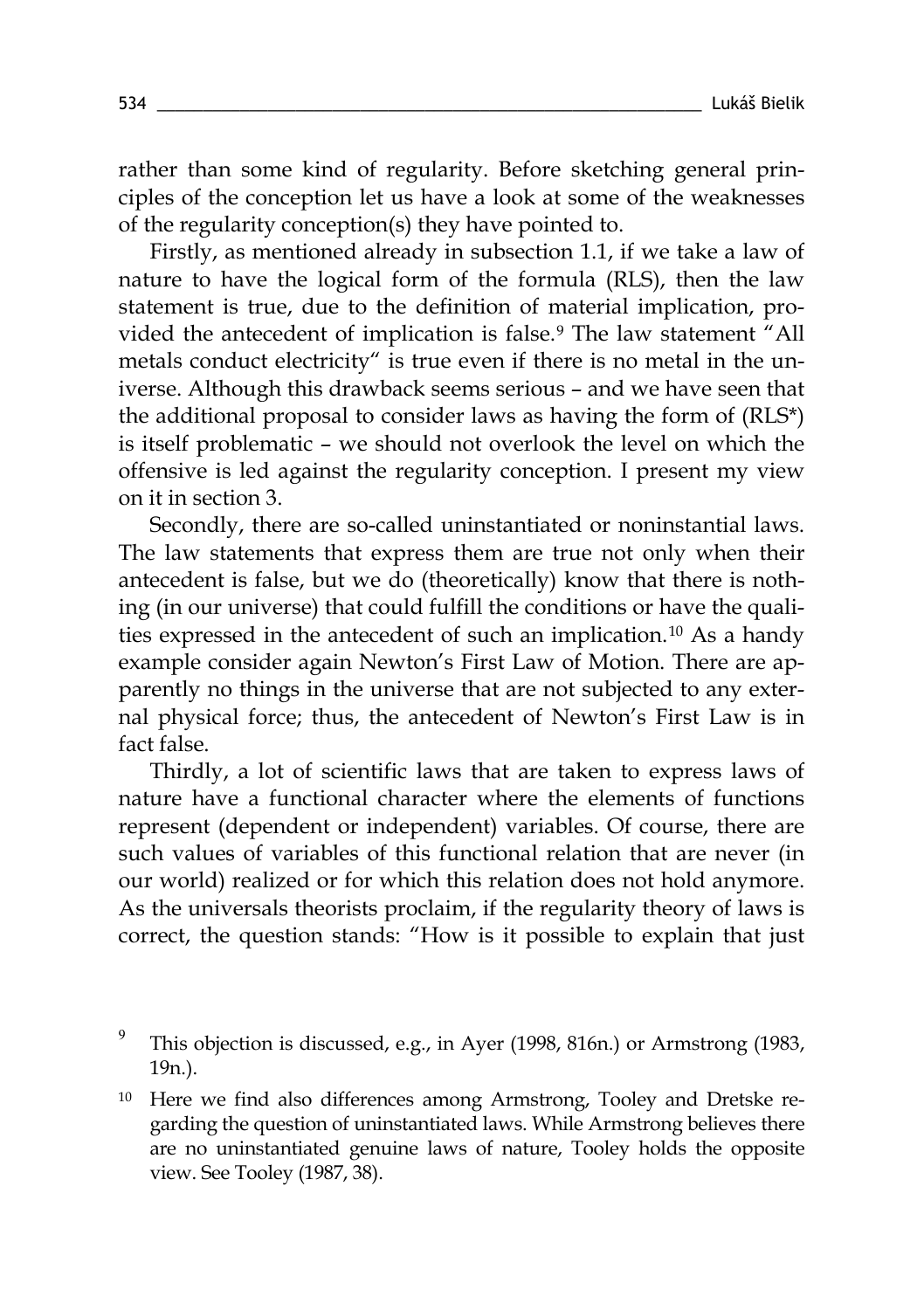this one value interval (of a magnitude) is suitable for the function (due to regularity)?"

Fourthly, as Dretske puts it in his (1998, 827n.), the [expressions of] laws of nature cannot be taken as being about the extensions of predicate [expressions], which seem to be the proper objects of regularity theory.[11](#page-13-0) We may only agree on this point. Nevertheless, the objection does not disqualify every possible position of the regularity stance and, therefore, the idea of regularity can be easily modified and imported into some version(s) of the regularity theory.

Having these difficulties in mind, Armstrong, Dretske and Tooley (A-D-T) base their approach to the identification and demarcation problem on their (mildly different) theories of universals. They take universals as properties and relations of material objects that are inherent in, and dependent just on, them. [12](#page-13-1) So, at least for Armstrong, universals of (empirical) particulars are nothing but abstractions from all the states of affairs in which a particular has the property (Armstrong 1983, 84).

It is my aim neither to discuss the details of their approach nor to analyze what I consider to be the defects of their universals theories. I just take their idea that the laws of nature are identified as relations of contingent necessitation among universals. According to them, lawlike relations hold not of logical necessity but of some physical necessity. The A-D-T view is such that to be a law of nature means there is a contingent relation "N" among the universals, for example "F" and "G". If it holds that  $N(F,G)$ , which is of a contingent matter, then this "state of affairs" *entails* that all Fs are Gs. We could express it more clearly: If there is a relation N, which holds for properties F and G, then it logically follows that all instances having the property F have the property G.

This simple conjecture brings a lot of difficulties. Let us have a look at several of them. Firstly, it is not clear how to identify empirical

<span id="page-13-0"></span><sup>&</sup>lt;sup>11</sup> Precisely, Dretske says: "It is not that when we have a law, 'All F's are G's', we can alter its truth value by substituting a coextensive predicate for 'F' or 'G'" (Dretske 1998, 828).

<span id="page-13-1"></span><sup>12</sup> Especially, Armstrong rejects the objectivity of properties and relations that are not instantiated in material objects. Tooley's views differ here.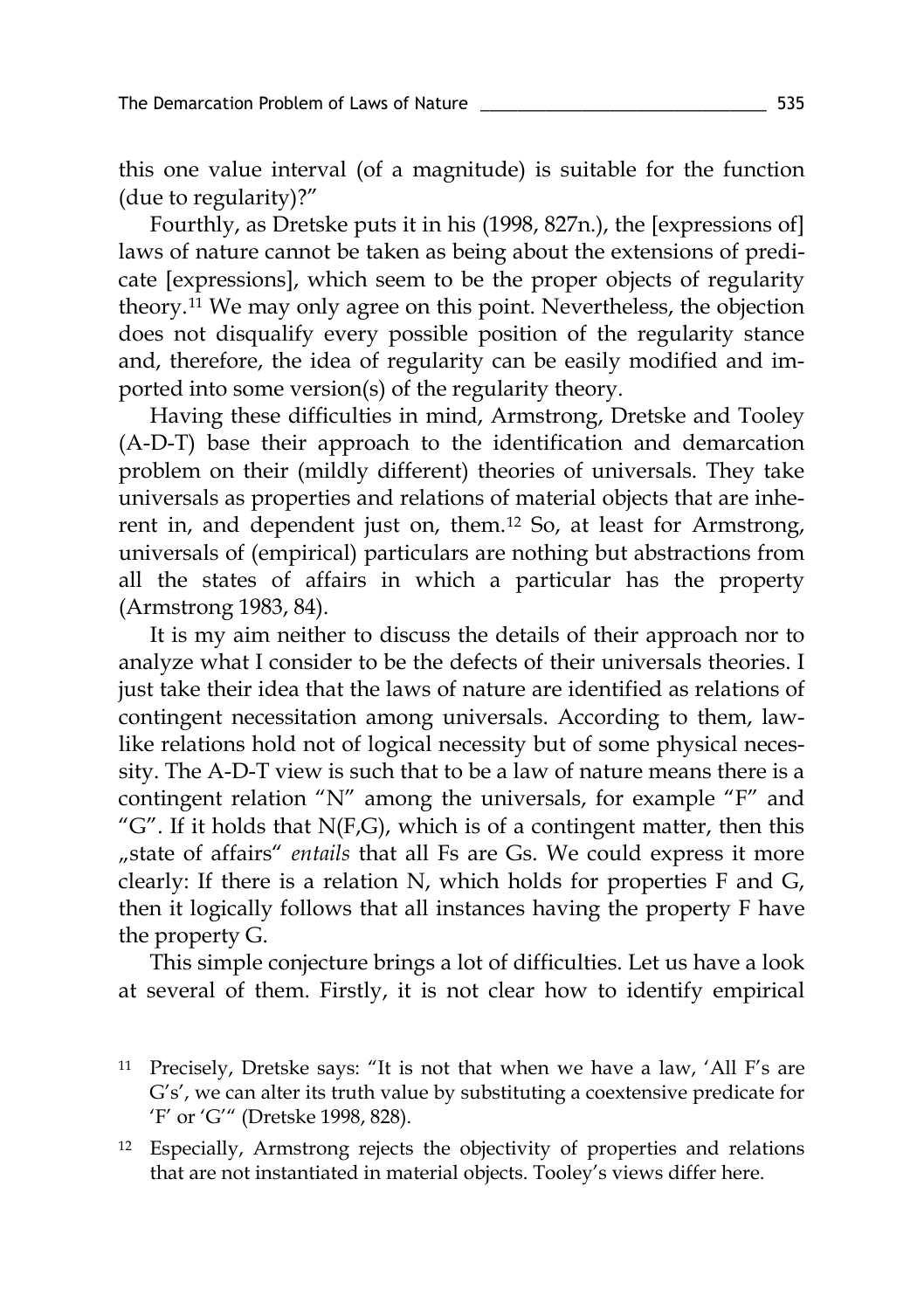relations between empirical properties without identifying the individuals (particulars) that exemplify them.[13](#page-14-0) I admit one may *postulate* such a relation. Nevertheless, I suppose that we should provide some empirical grounds for such an assumption; this seems to be lacking in the A-D-T conception. Secondly, the acceptation of only those properties that have been or will be exemplified in the history of universe misses the point of scientific theories; scientific theories are, so to speak, not only about the things allowed by laws of nature but also about what is forbidden "by nature" (i.e., what is supposed to be unrealized in our world at every time). Thirdly, the relation of contingent necessitation is assumed to be a primitive one in the A-D-T theory. However, it is this relation that is in need of explanation. For, what does it mean for a relation (of properties) to be physically necessary but logically contingent? A-D-T provide us with no clear answer. I dare to claim that there is no easy way out without an explicatory framework in which it is possible to draw distinctions between logical and other kinds of modalities. Finally, we can hardly say that a statement of the form N(F,G) entails a statement of the form (RLS), unless it is not clearly stated what is this relation of contingent necessitation and how the latter statement is logically "contained" in the former one.

Thus, the first step of departure of A-D-T from the wholly extensional framework of regularity theories is something we can gladly embrace. Unfortunately, the explicatory tools of universals theorists are themselves far from being sufficient.

In what follows, I briefly unroll the explicatory tools of a logical system within which it is possible to make clear distinctions with regard to different kinds of statements (sentences) and propositions, respectively.

# **2 The Framework of Transparent Intensional Logic**

Transparent intensional logic (shortly "TIL") is a hyperintensional logical system, founded by Czech logician Pavel Tichý (see, in particu-

<span id="page-14-0"></span><sup>13</sup> Psillos calls this objection the identification problem and ascribes it to van Fraassen.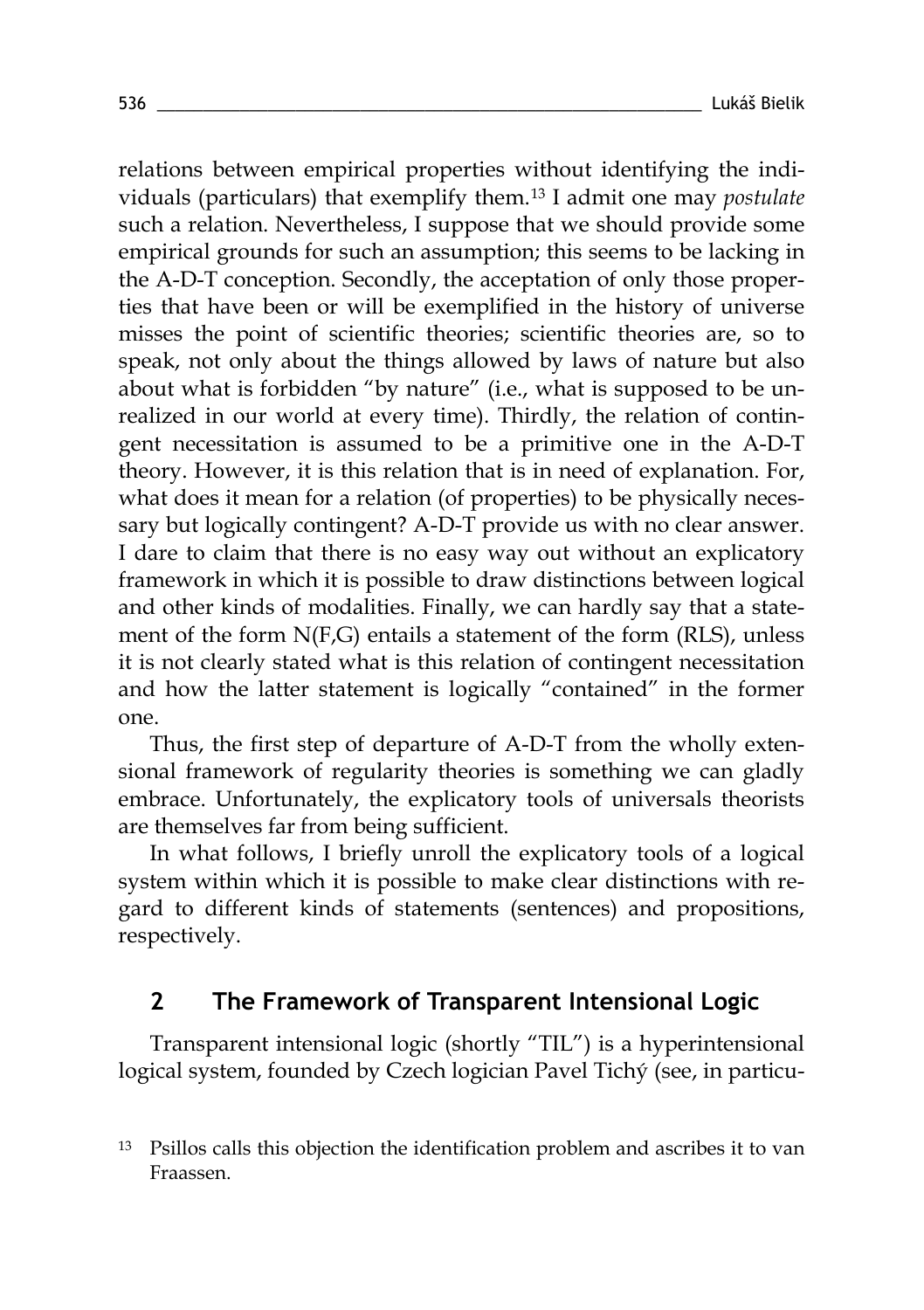lar, his 1988) and elaborated further by Marie Duží, Pavel Materna, Bjørn Jespersen, Pavel Cmorej, Jiří Raclavský, etc.[14](#page-15-0) TIL is based on a version of ramified hierarchy of types and a procedural interpretation of Lambda calculus' terms that are supplemented by other procedures in TIL. The meaning of (logical as well as extra-logical) expressions is taken as irreducible to set-theoretical (intensional or extensional) entities. Meanings are construed as structured objectual abstract procedures called constructions that identify (construct (dependently on a valuation)) intensional or extensional entities explicated as (partial) functions or other constructions. More precisely, an expression expresses (or represents) a construction that identifies (or constructs, dependently on valuation) an intension or an extension or some other construction. We say in TIL that a constructed object is what a given expression denotes (independently on the state of affairs). I just provide a sketch of the principles and definitions of TIL. The reader is invited to consult the cited publications.[15](#page-15-1)

Let us say a word or two about the semantic level in which an expression denotes something. The underlying idea is simple. Using natural language expressions, we certainly want to identify different types of objects. Thus, we speak about individuals to which we ascribe properties as well as relations. So the choice of individuals as an atomic type of objects is obvious. Of course, to communicate means to convey some information or other to audience. To be able to do that, we need to be able to distinguish the truth and the falsity of sentences; so, the truth values are needed as well. Similarly, almost every empirical state of affairs tends to change across time. Such a change can be relativized, for example, to times that can be represented by real numbers. However, the temporal variability is just one kind of change. The other one concerns the possibility of different circumstances (at the same time); this is generally called modal variability and is covered by the concept of possible worlds.

It is therefore convenient to take as an epistemic base the set of the following pre-theoretical objects represented by different Greek let-

<span id="page-15-0"></span><sup>14</sup> See, for example, Duží – Jespersen – Materna (2010), Materna (1998), Cmorej (2001), Raclavský (2009).

<span id="page-15-1"></span><sup>15</sup> See the note 14.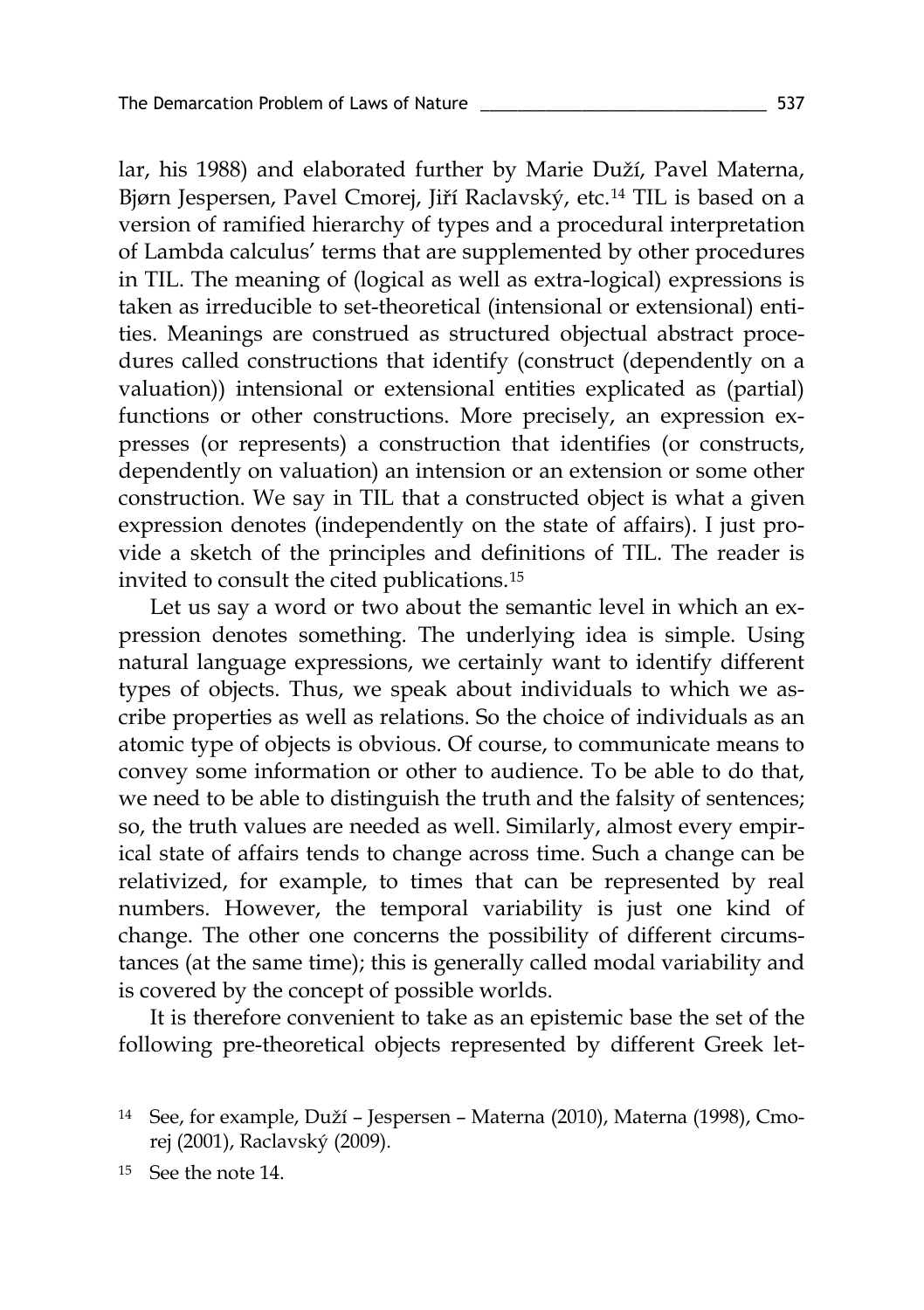ters: the set of individuals – ι, the set of truth values – ο, the set of times/real numbers  $- \tau$ , and the set of possible worlds (logical space) – ω. Other types of objects may be formed from such a base, e.g., properties (of individuals), relations (between individuals), propositions, individual roles, magnitudes, as well as classes of objects (of different types), classes of propositions and so on.

One and the same object, e.g., a property or a truth value, can be semantically identified in many different ways; these ways differ not only in their meaningful constituents, but also in manners in which those constituents are composed together. TIL calls such structured meaningful entities *constructions.* There are two kinds of atomic constructions, i.e., constructions that do not consist of any other constituent but themselves.

First of all, infinitely many variables for every type of object are indispensable. So *variables* are the simplest constructions that construct objects of a given type dependently on a valuation function. A valuation function assigns to the individual variable  $x_i$  the *i*-th individual from a sequence of objects of given type. (Do not confuse variables that are extralinguistic objects (constructions) with expressions for variables that are linguistic objects.) The second kind of atomic constructions is called *trivialization*. This strangely-looking, yet theoretically indispensable, kind of construction serves to identify conceptually objects of any type, even a construction. If X is any object, then the trivialization of  $X$  (in symbols  $(X)$ ) directly (conceptually) identifies this object without mediation of any other construction. Trivialization is something like a conceptual (or constructional) constant. These two kinds of constructions occur in more complex constructions that are objectual counterparts of application and λ-abstraction in Lambda calculus.[16](#page-16-0) In TIL, the former is *composition* and the latter *closure*. Composition [*XX*1…*Xm*] is a procedure of applying a function *f* constructed by the first constituent *X* on the tuple of arguments *a* constructed by the constituents  $X_1$ , ...,  $X_m$ . It constructs (dependently on valuation) the value of *f* at *a* provided *f* is defined for *a*, otherwise the composition does not (*v-*)construct anything, it is *v-*improper. Finally, closure is

<span id="page-16-0"></span><sup>16</sup> For simplicity, I omit, without a loss of expressive power, *execution* and *double execution* that are other kinds of construction.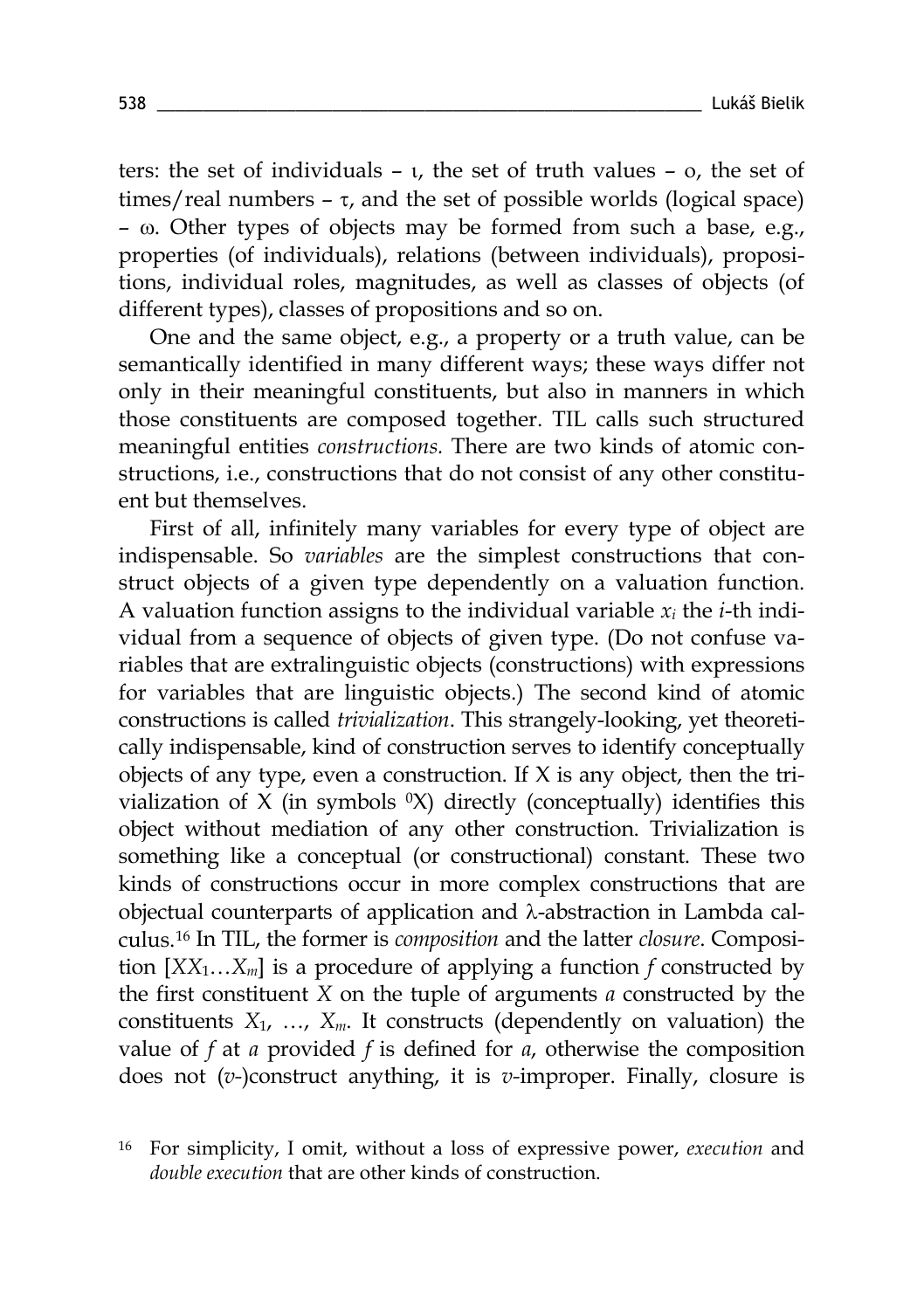a kind of construction that constructs a function *f* in the ordinary manner of lambda calculi.

It should be clear that constructions may construct not only first order objects, but also other constructions. Preventing the vicious circle, the principle of hierarchy of types must be applied. It means that every construction constructs an object of a lower type.

Given this sketchy exposition, I simply reproduce the general definition of ramified hierarchy of types adopted in a slightly modified version from Materna (1998):

*Definition 1 (Ramified hierarchy of types)*

Let B be a collection of disjoint non-empty sets  $\{v, \sigma, \tau, \omega\}$ .

*Types of order 1*

- 1. Each member of B is *a type of order 1 over B*.
- 2. Let  $\alpha$ ,  $\beta_1$ , ...,  $\beta_n$  be *types of order 1 over B*. Then the set of all partial functions  $(αβ₁...βₙ)$  from  $β₁×...×βₙ$ -objects to α-objects is *a type of order 1 over B.*
- 3. *A type of order 1 over B* is only what satisfies conditions 1 and 2.

*Constructions of order n*

Let  $\alpha$  be a type of order n.

- 4. Any variable that *v*-constructs α-objects is *a construction of order n.*
- 5. Let X be an α-object. Then 0X is *a construction of order n.*
- 6. Let  $X, X_1, \ldots, X_m$  be constructions of order *n*. Then  $[XX_1...X_m]$ is *a construction of order n.*
- 7. Let  $x_1, \ldots, x_m$ ,  $X$  be constructions of order *n*. Then  $[\lambda x_1, \ldots, x_m]$ is *a construction of order n.*

*Types of order n+1*

Let \**<sup>n</sup>* be the collection of all *constructions of order n*.

- 1. \**<sup>n</sup>* and every type of order *n* is *a type of order n+1*.
- 2. Let  $\alpha$ ,  $\beta_1$ , ...,  $\beta_m$  be *types of order n*+1. Then the collection of partial functions (αβ1…β*n*) is *a type of order n+1*.
- 3. *A type of order n+1* is only that determined by clauses 8 and 9.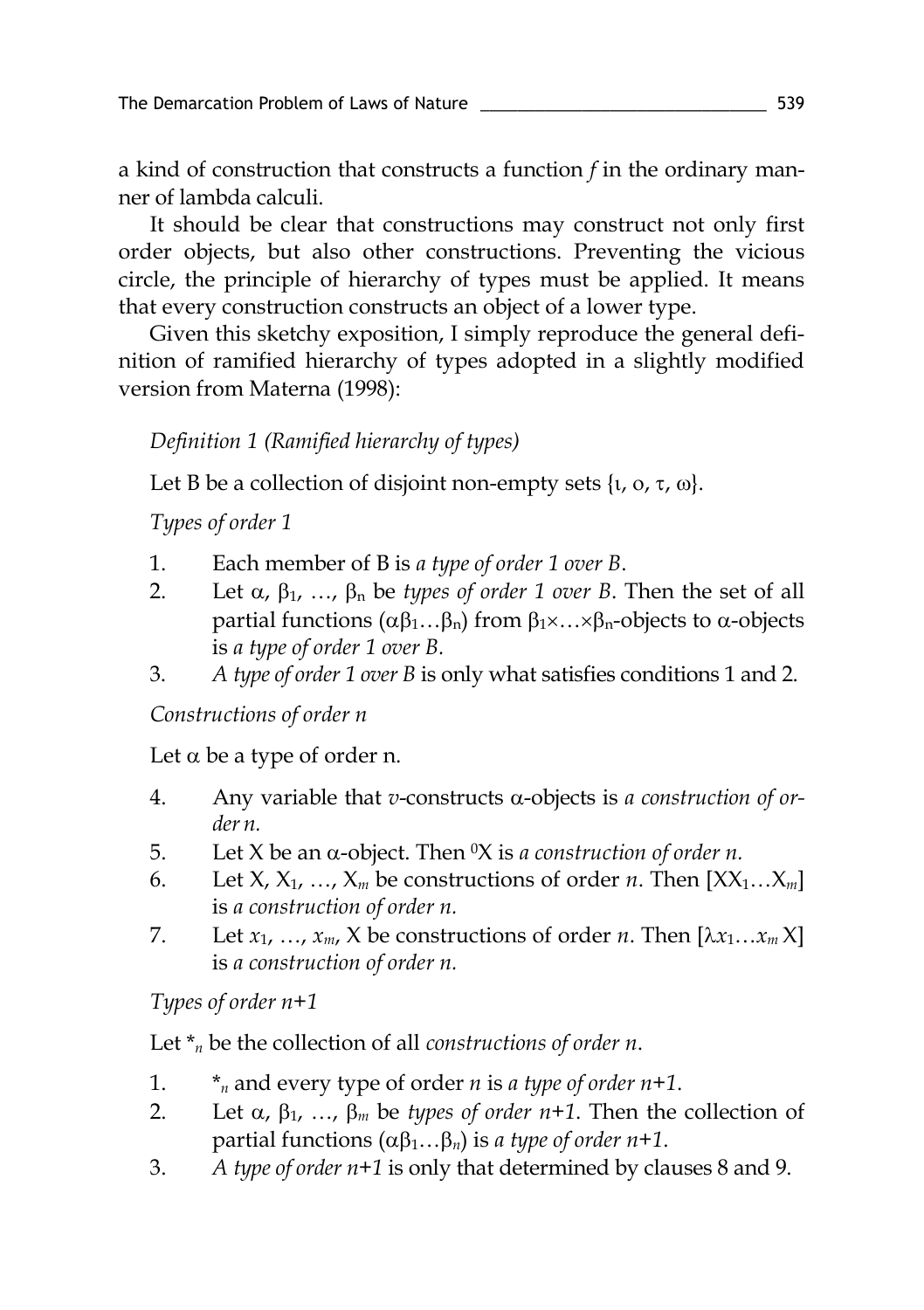Having sketched the basic framework of TIL, we should have a look at the distinctions we can draw using its fine-grained explicatory tools.

First, the most important distinction is between expressions that denote intensions and those denoting extensions. If  $\alpha$  is any type of object,  $((ατ)ω)$  is called intension; it is a function from possible worlds to chronologies (sequences of times) of α-objects. We abbreviate the notation of intensions as  $\alpha_{\tau\omega}$ , for any type α. Extensions are objects of any type  $\alpha$  that are not functions with the domain of possible worlds.

Some examples might be helpful. If  $\alpha$  is an object of type (oi), it is a class of individuals; if  $\alpha$  is an object of type ( $\alpha\tau$ ), it is a class of (real) numbers or that of times. Neither type is an intension. On the other hand, types (οι)<sub>τω</sub>, (οτ)<sub>τω</sub> are types of intensions: the former one is the type of a property of individuals, the latter one that of a property of numbers.

Concerning sentences, there is a class of those that denote extensions, i.e., the truth values, as well as a class of those that denote intensions, i.e., *propositions* (functions from possible worlds to chronologies of truth values (type  $o_{\tau(0)}$ ). These are sentences whose truth-value depends on a given state of affairs. (For the sake of simplicity, I ignore here the class of sentences that are not defined for given possible worlds and times.) So, the sentence " $2 + sin(0) = 2$ " denotes a truth value while the sentence "Arvo Pärt is a composer" denotes a proposition.

Mathematical and logical sentences, unlike empirical ones, denote, from the viewpoint of TIL, truth values, the True or the False. It means that their truth value does not depend on possible worlds and times. The partiality problem aside, their truth value is constant for every possible world and every time. This can be represented as follows: Let *p* be of a type  $o_{\tau \omega}$  *w* be a variable of type  $\omega$  and *t* be a variable of type τ; the class of mathematical and logical propositions that are true in all possible worlds and at all times is constructed by:

(LN) λ*p*[0∀.λ*w*[0∀.λ*t*[*pwt*]]].

We have said that the types of objects defined on an ordered pair <possible world, time> are called intensions. So, logical and mathematical sentences denote extensions or a special kind of intensions –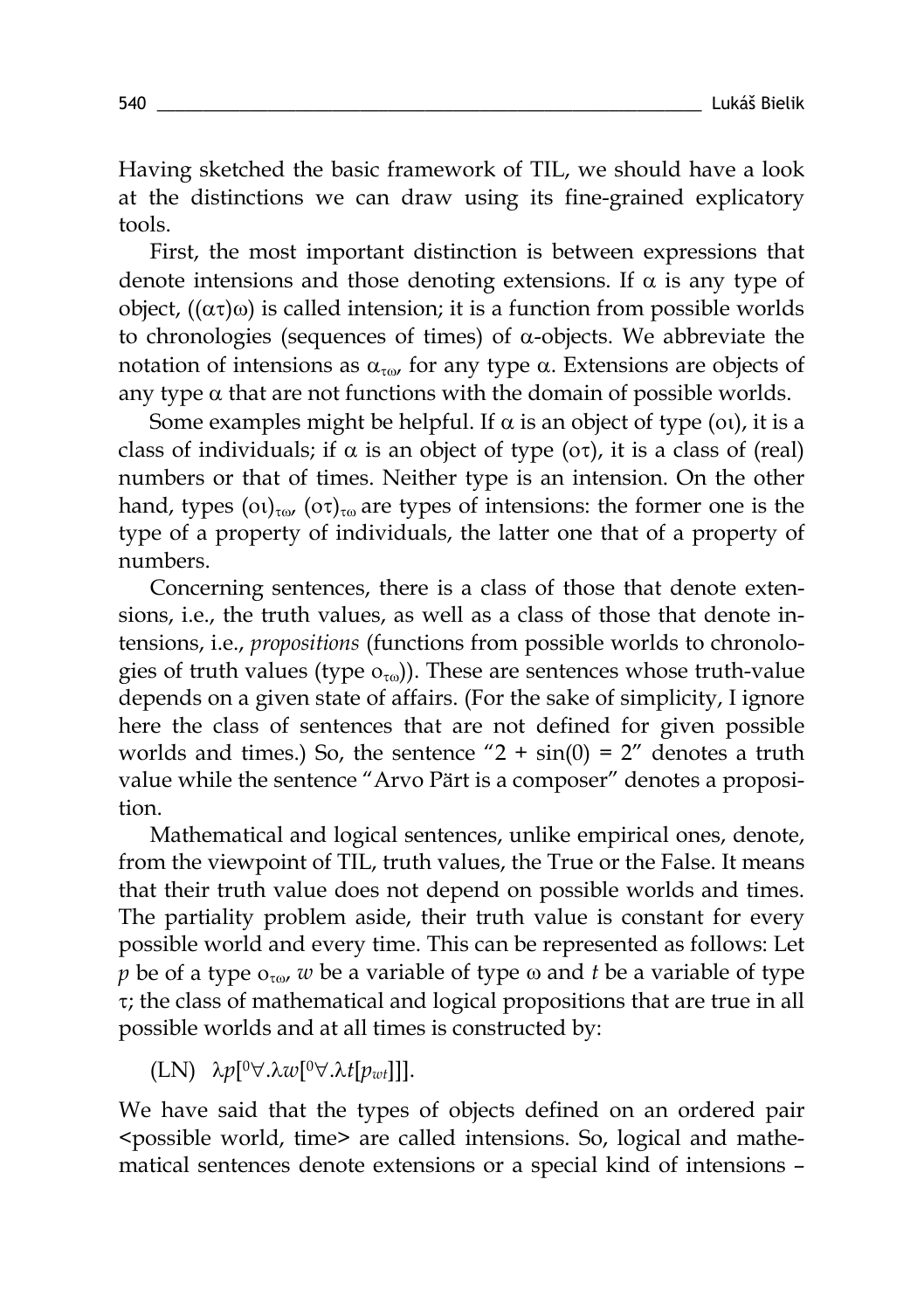the trivial ones whose value is intensionally independent. (In fact, the class of true mathematical and logical propositions has just one member – the proposition that is true in every possible world at every time.)

All non-trivial intensions are said to be *denotata* of empirical sentences (and of other kinds of expressions). Their truth values may differ due to other logically possible circumstances or over time. Anyway, one may find differences also among empirical sentences. The sentence "Lukáš Bielik does not own a house" is actually true now. But, though improbable, there is a possibility that this sentence will happen to be false in the future. Contrary to it, the sentence  $\mu$  Light travels at a constant speed of 299 792,458 km/s in vacuum" is not only considered to be true in our world at some times; we firmly suppose that the sentence (hence, the proposition) is true at all times in our world. Thus TIL enables us to distinguish also between those (and other) kinds of empirical sentences.

We say a word about it in a moment.

# **3 Complementary Viewpoints**

Here we come to the final part of our enterprise. Having considered various attempts how to identify laws of nature and how to demarcate them from other facts and processes we may reevaluate grains of truth involved in these attempts. At the logical and methodological level, TIL is very helpful here.

In what follows I try to highlight several complementary aspects of a possible solution to this problem.

## **3.1 Grains of Truth**

The Regularity conception ascribes the regularity attribute, as an important quality, to the laws of nature. However, the explicatory apparatus of the theory is so weak that it is hard to distinguish potential kinds of regularities and potential (compound) objects to which the regularity attribute is ascribed. We have seen that it is possible to distinguish several different contexts in which regularity plays a role. The specification of the respective kinds of regularity may show what is its role in the discussion on the demarcation problem.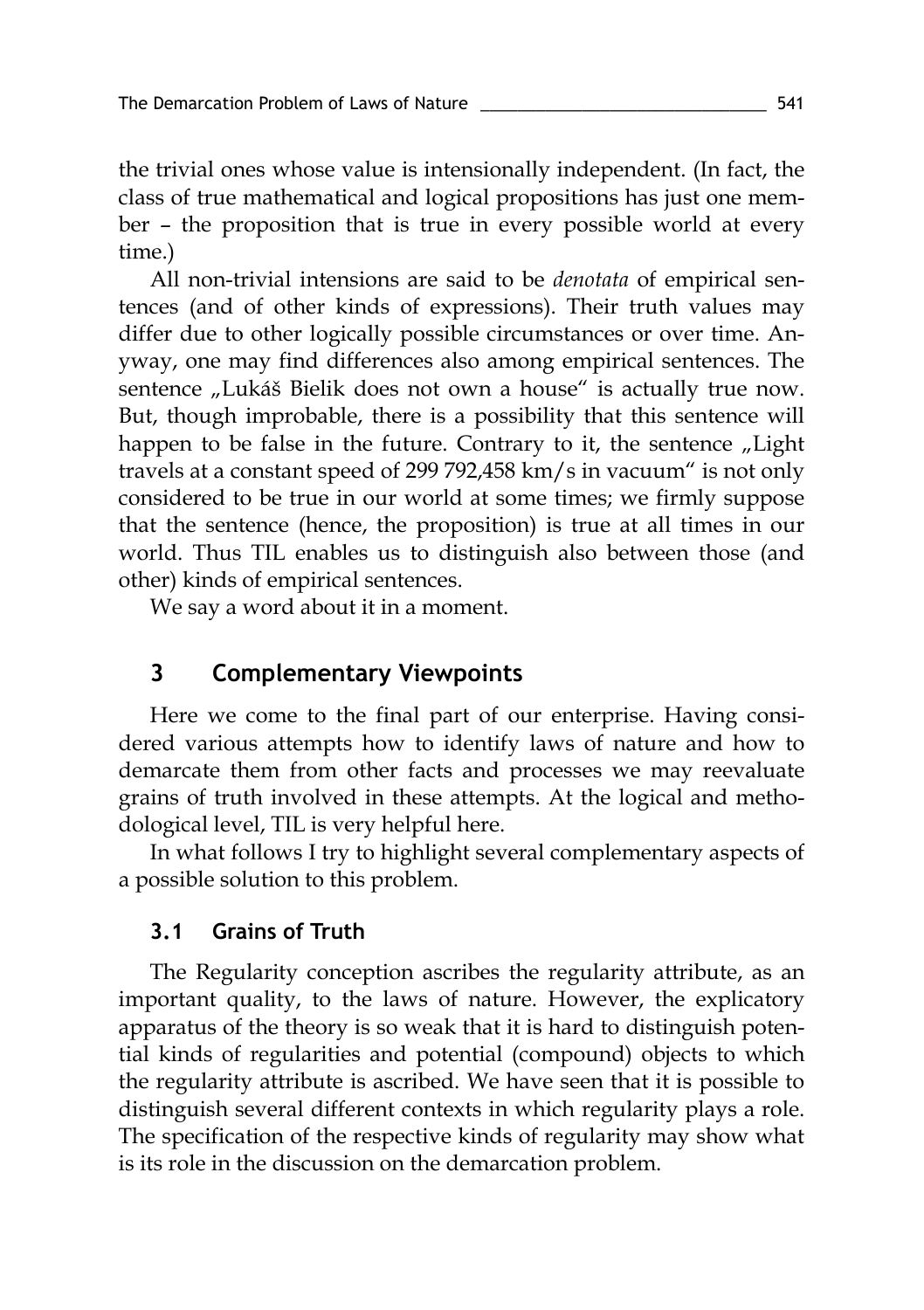The Web-of-laws conception has revealed that the whole body of scientific framework in which the laws of nature are formulated is allimportant. This idea enables us to explain why we postulate also the laws that are about the properties unexemplified in our universe. Given the apparatus of first ordered logic, suppose that a theory involves, among other things, the following two formulas that can be appropriately interpreted:

$$
\begin{array}{ll}\n\text{(EP)} & \neg(\exists x) \ \phi(x) \\
\text{(CP)} & (\exists x) \ \phi(x) \rightarrow [(\forall x) \ \phi(x) \rightarrow \psi(x)].\n\end{array}
$$

Both formulas (or, rather, sentences) may belong to one and the same theory. Even if this is the case, their theoretical status may differ. For example, the sentence of the form (EP) may get some kind of empirical support from our observation or experimentation, even though it is a postulate of the theory. We may have good empirical grounds for holding that there is no empirical object that is not influenced by physical forces. On the other hand, if there were such a condition, then every such object would have such-and-such properties. But the (possible) situation described by a sentence of the form (CP) is neither observed nor experimentally tested. Nevertheless, it may be a theoretical consequence of other principles and assumptions that can themselves be supported by empirical tests. So the conjunction of (EP) and (CP) is assumed to be true in the theory, although their conjuncts may have different kinds of empirical or theoretical support.

The lesson seems to be clear. The identification of laws of nature is connected to other theoretical assumptions and their role as well as their theoretical status may differ across different theories.

Finally, the universals conception makes it clear that some kind of physical necessitation has to be explicated in considering the problem of laws. The extensionalistic logical framework is far from being satisfactory for distinguishing law-like from non-law-like regularities, as universals theorists point out. Nevertheless, their own explanation is still incomplete and problematic as we tried to demonstrate in section 1.3.

These ideas can be useful for reconsideration of the identification and demarcation problem of laws of nature. Before deepening these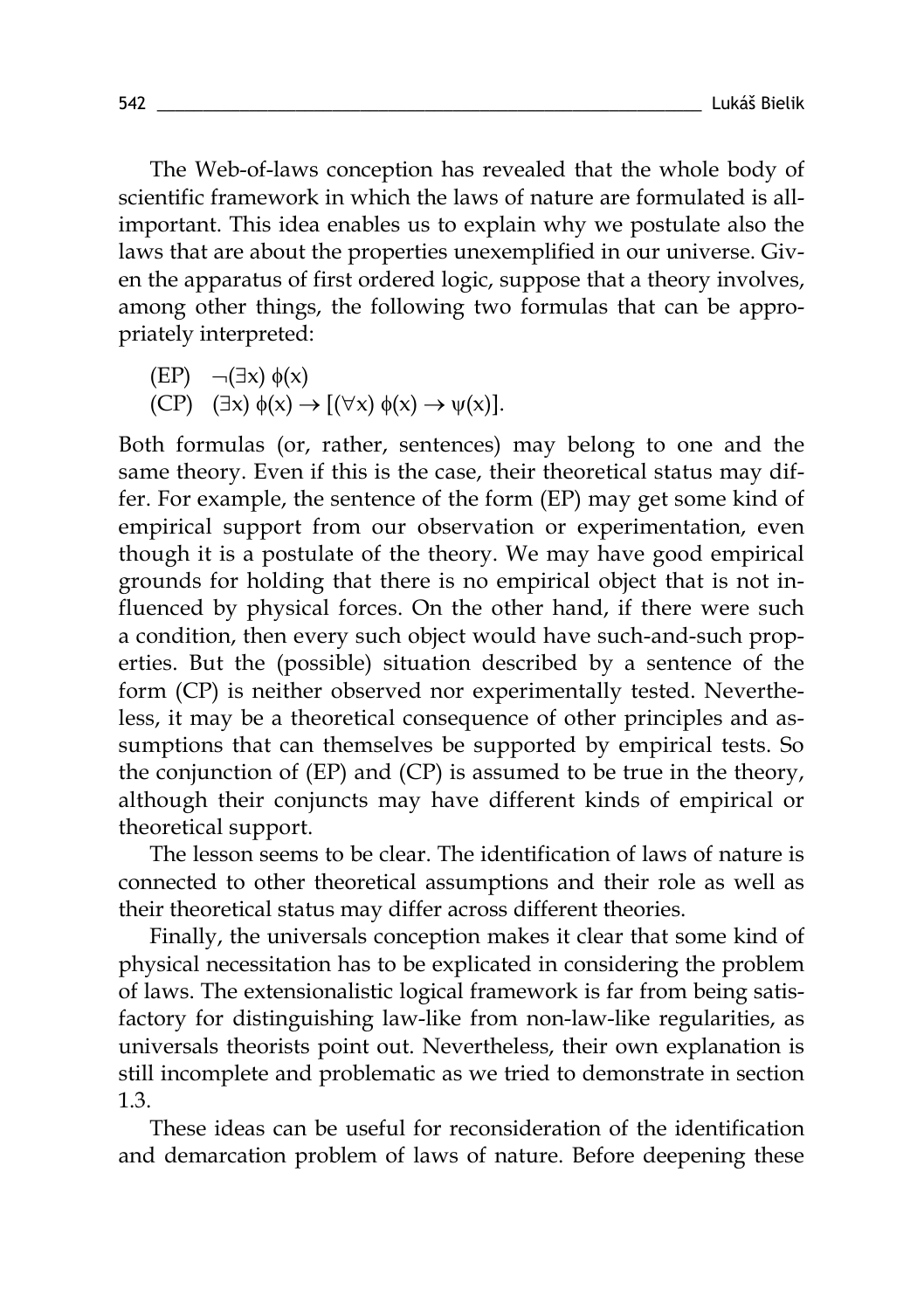insights it might be fruitful to explicate, from the viewpoint of TIL, law-like sentences at their logical and semantic level.

## **3.2 Logical Explication of Lawfulness**

Given Materna's suggestion how to explicate logical as well as other kinds of modalities in TIL (see, e.g., Materna 2005 or Gahér 2003), we are theoretically equipped to remove some of the confusions that arose when discussing the questions of necessity and contingency of laws of nature.

In the modern history of philosophy there are camps of theorists who suppose the laws to be contingent (see as an example Ayer's 1998) and those who appeal to a kind of necessity in the case of laws of nature (e.g. Kneale's 1957). Now, the necessity traditionally conceived was ascribed only to logical and (some) mathematical sentences (propositions). Nonetheless, there has been a pervasive intuition that a kind of non-logical (say, physical or metaphysical) necessity is needed for explanation of some regular happenings.

Using the apparatus of TIL we can provide illuminating distinctions of logical and empirical sentences on the one hand and law-like and non-law-like empirical sentences on the other hand.<sup>[17](#page-21-0)</sup>

Let us start with logic. If we want to say that a formula (LO) of propositional logic holds necessarily, we analyze its underlying logical-semantic form as (LO\*):

```
(LO) p \rightarrow p(LO*) 0∀.λw[0∀.λt[0→[pwt][pwt]]].
```
 $(LO^*)$  constructs the truth value True for every proposition  $p^{18}$  $p^{18}$  $p^{18}$  This kind of necessity is undoubtedly foreign to empirical sentences because they denote non-trivial propositions whose truth values may vary due to modal or temporal variability.

- <span id="page-21-0"></span><sup>17</sup> All the main explicatory ideas are adopted from Materna (2005), except for my suggestion about the characterization of non-lawful empirical generalizations.
- <span id="page-21-1"></span><sup>18</sup> We neglect a partiality problem here.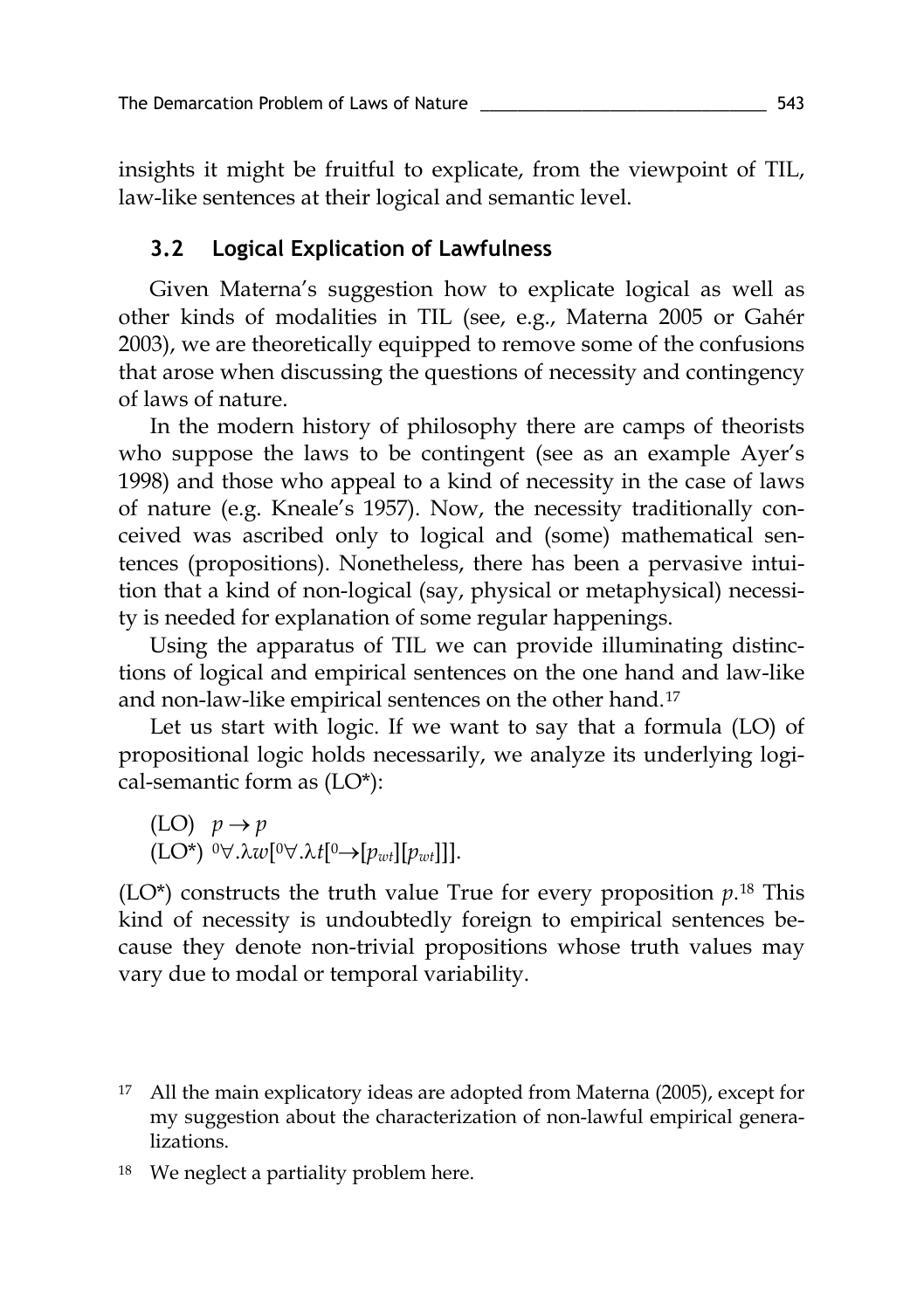Of course, the laws of nature are not logical truths, but they differ in their logical type from empirical sentences denoting singular facts as those described by, e.g., "My car is broken" or "Arvo Pärt is a composer". Here is the construction notation of the former sentence:

(EF\*) λ*w*λ*t*[0Broken*wt* 0My\_Car*wt*].

The construction <sup>0</sup>Broken *v*-constructs the type  $(0)_{\tau\omega}$ , viz. a property of individuals, and the construction 0My\_Car *v*-constructs the type ιτω, viz. an individual role. The complex construction (EF\*) *v-*constructs a proposition that is true at those <possible world, time> couples in which the individual car I own is broken and is false in all other couples (or undefined if there is no such a car of mine in a given possible world or time).

Now what about empirical sentences which are supposed to be law-like? Materna's explicatory proposal is to take the law-like empirical sentences to denote so-called "eternal contingent propositions"; propositions of this kind hold in those possible worlds in which the laws hold at every time.<sup>[19](#page-22-0)</sup> So, every law-like sentence denotes an object of type (οω). An example might help.

Suppose we want to explicate Ohm's law expressed by the following formula:

 $(OL)$   $U = I$ . R

where 'U' is a magnitude of electric voltage, 'I' is an intensity of electric current, and 'R' is a magnitude of resistance. Given the assumption that 'U', 'I', 'R' are of the same type –  $\tau_{\tau\omega}$  (a type of magnitude), multiplication function 'mult' is of a type (τττ) and equality function '=' of a type ( $\sigma\tau$ ), the construction expressed by this law-like formula (or sentence) runs:

$$
(\text{OL*}) \ \lambda w[^{0}\forall.\lambda t[^{0}=\mathbf{0}U_{wt}[^{0}\mathbf{mult}\mathbf{0}U_{wt}\mathbf{0}]\mathbf{R}_{wt}].
$$

<span id="page-22-0"></span><sup>19</sup> In (2005) Materna adds one condition for distinguishing eternal contingent propositions (the law-like ones) from those that hold eternally after some moment  $t_m$  (the non-law-like). I omit this addition here. Nonetheless, latter kind of propositions is eliminable when an extra-logical condition is adopted: *The law-like sentences do not contain references to particular times*.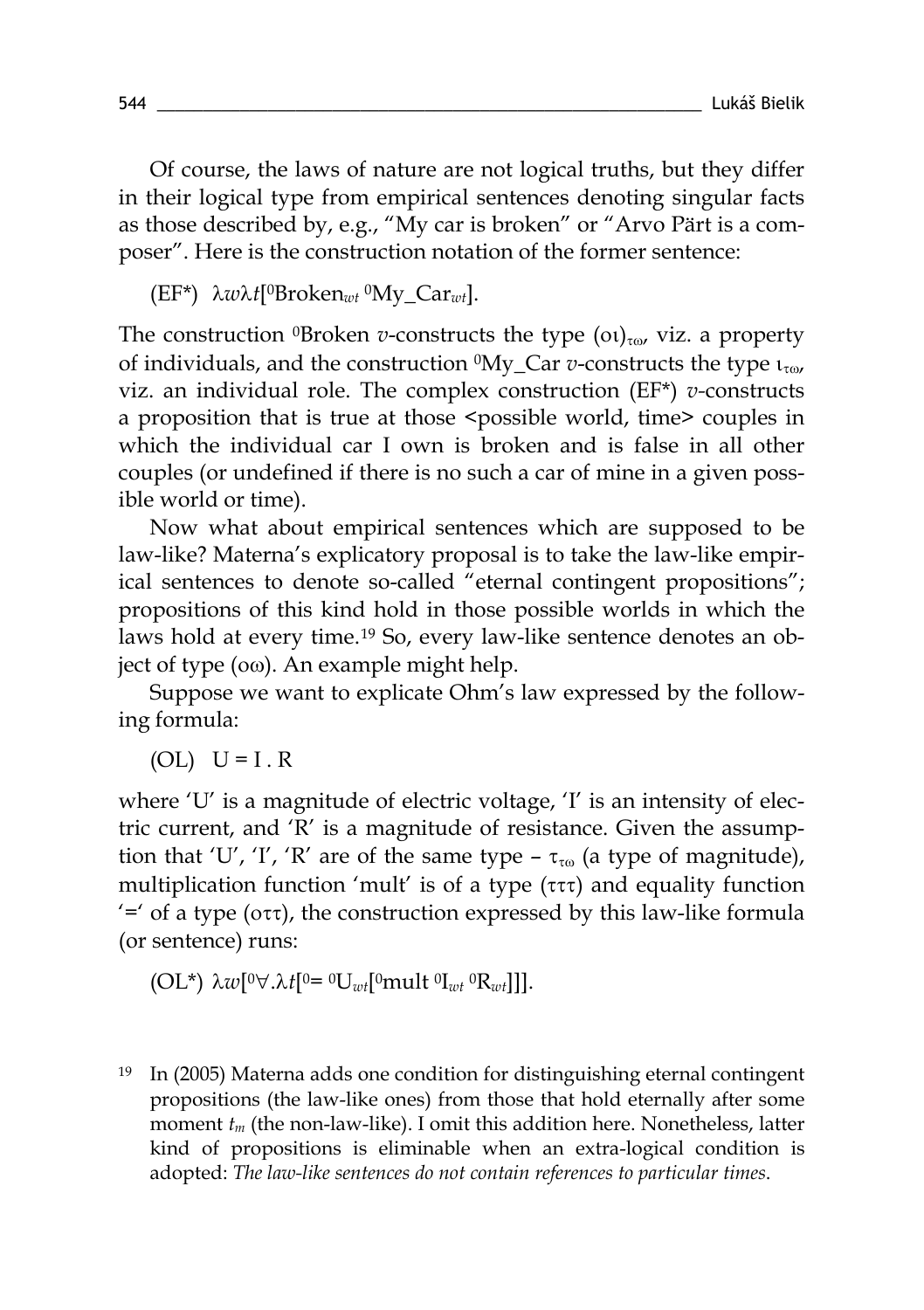The construction *v*-constructs those worlds in which at every time it holds that the value of electric voltage, in that world and at that time, is equal to the product of the values of current's intensity and resistance. It is an eternal, but logically contingent proposition.[20](#page-23-0)

This explication seems to capture the prevalent intuition that laws of nature are different both from usual singular (empirical) facts and from logical or mathematical truths.

I add also an example of non-law-like empirical regularity; it shows its different type. Consider the sentence:

(ER) Every Slovak man, who is married, has just one wife.

For the sake of simplicity, take the expression "Slovak man" to denote the property of individuals; similarly for "being married" and "has just one wife". [21](#page-23-1) Let *t\** be a multiple variable denoting particular moments  $T_1...T_n$  from the chronology of a given possible world (dependently on valuation). Then, perhaps, (ER) expresses the following construction:

 $(\text{ER*})$   $\lambda w$ <sup>[0</sup>∀.λ*t*<sup>\*</sup>[<sup>0</sup>∀.λ $x$ [<sup>0</sup>→ [<sup>0</sup>∧ [<sup>0</sup>Slovak\_man<sub>*wt*\*</sub>  $x$ ]</sub>[<sup>0</sup>Married<sub>*wt\**</sub>  $x$ ]] [<sup>0</sup>Has just one wife<sub>wt\*</sub> *x*]]]].

The sub-construction 'λ*t\** […*t\**…]' *v*-constructs a proper subclass of the class of (all) times. The whole construction *v*-constructs the proposition that is true in those possible worlds in which for every time from a given interval of chronology of that world it holds that every individual who is a Slovak man and is married at <*w,t\**>, has just one wife at <*w,t\**>. In the case of non-law-like regularities the relevant time interval is a proper subclass of the set of all time points from the chronology of a given possible world. So, the sentence representing non-law-like regularity is not eternally true. Well, from the pragmatic perspective, many non-law-like regularities are such that we are not

- <span id="page-23-0"></span> $20$  Of course, there is only a finite interval of values for which the law-like proposition holds. But this is due to other laws of nature and idealizational assumptions.
- <span id="page-23-1"></span><sup>21</sup> The literal meaning of  $(ER)$  is a bit different but for our purpose it is simply convenient to hold all three compound expressions to denote (different) properties of individuals.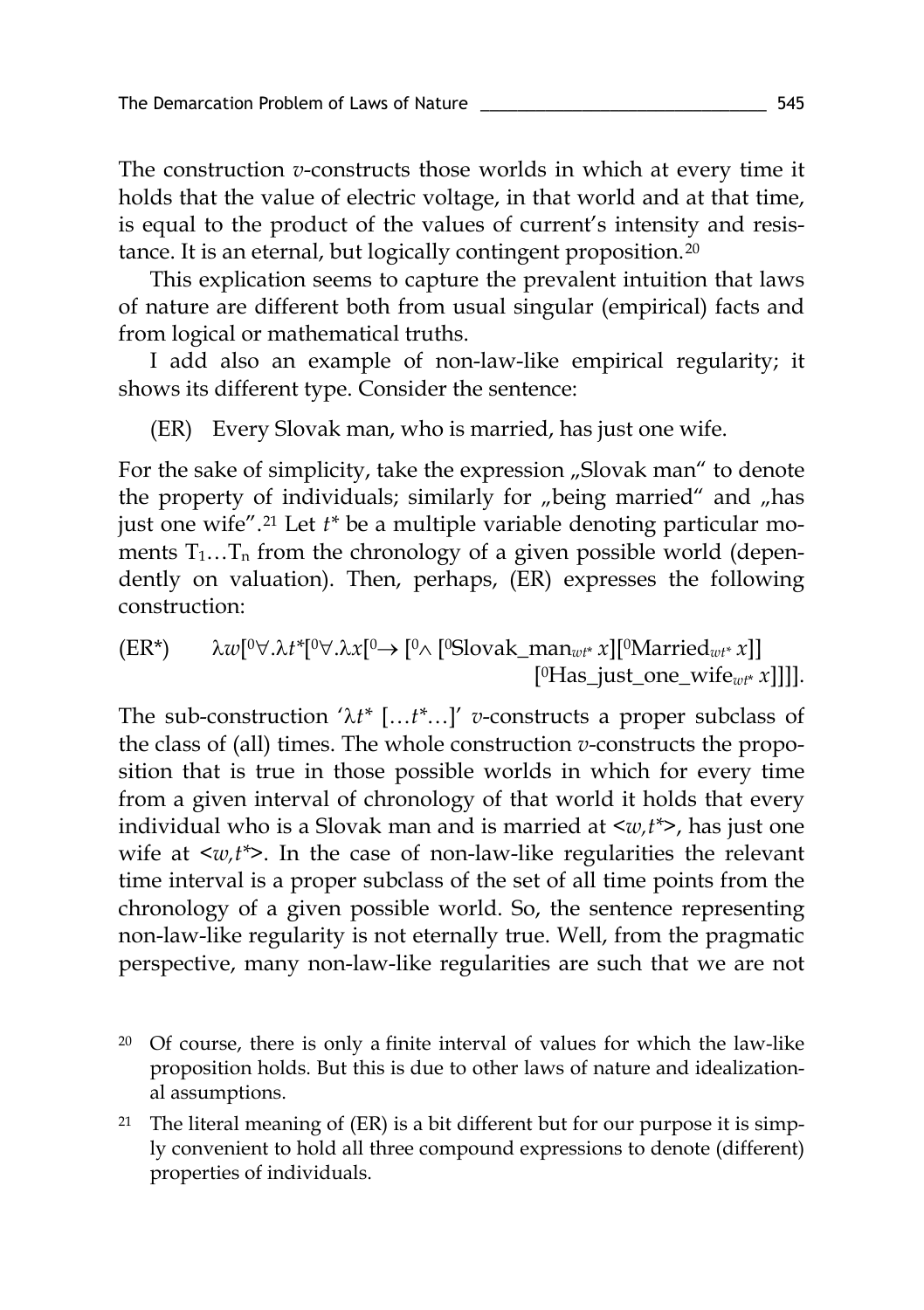capable to identify what is the last moment at which they hold but fail to hold afterwards. Nevertheless, I believe that this is not a serious threat to our proposal.

Now, I suppose, we can clearly see some of the differences between the logical types of empirical as well as non-empirical sentences and their underlying constructions.

## **3.3 Complementary Approach – the Levels of Demarcation**

Finally, we come to the questions concerning identification and demarcation of laws of nature with respect to different levels and dimensions of perspective.

We should emphasize, at first, that *the* problem of *identification* and *demarcation* of laws of nature is an *epistemological* or *methodological problem* and differs from *the question of the reality* of laws of nature. Here we have supposed the reality of laws of nature and focused, rather, on the possible criteria of their identification.

Of course, different philosophical conceptions pay attention to different aspects of lawlikeness. What I want to highlight is that every such an enterprise has many implicit assumptions, some of which are explicitly stated in other conceptions. The following notes are by no means exhaustive.

Evidently, we have seen that a law-like sentence considered as an (approximate) representation of a law of nature expresses a construction of the form

(LN\*) λ*w*[0∀.λ*t*[*pwt*]],

where  $p$  is a type of proposition. The construction  $(LN^*)$  may be conceived as representing a kind of relevant regularity. However, this type of *temporal regularity* or, better, *eternality* is a *logical aspect* of laws of nature. It should be clearly distinguished from other kinds of regularity some of which are mentioned in subsection 1.1. Such a construal corresponds to the intuition emphasized by A-D-T according to which the laws of nature are not (only) about the actual (exemplifying) objects, but also about all potential exemplifiers in (a) given possible (our actual) world(s) at every time.

The assumption of law-like regularity is, obviously, a kind of *metaphysical presupposition*. It would be naïve to believe that such assump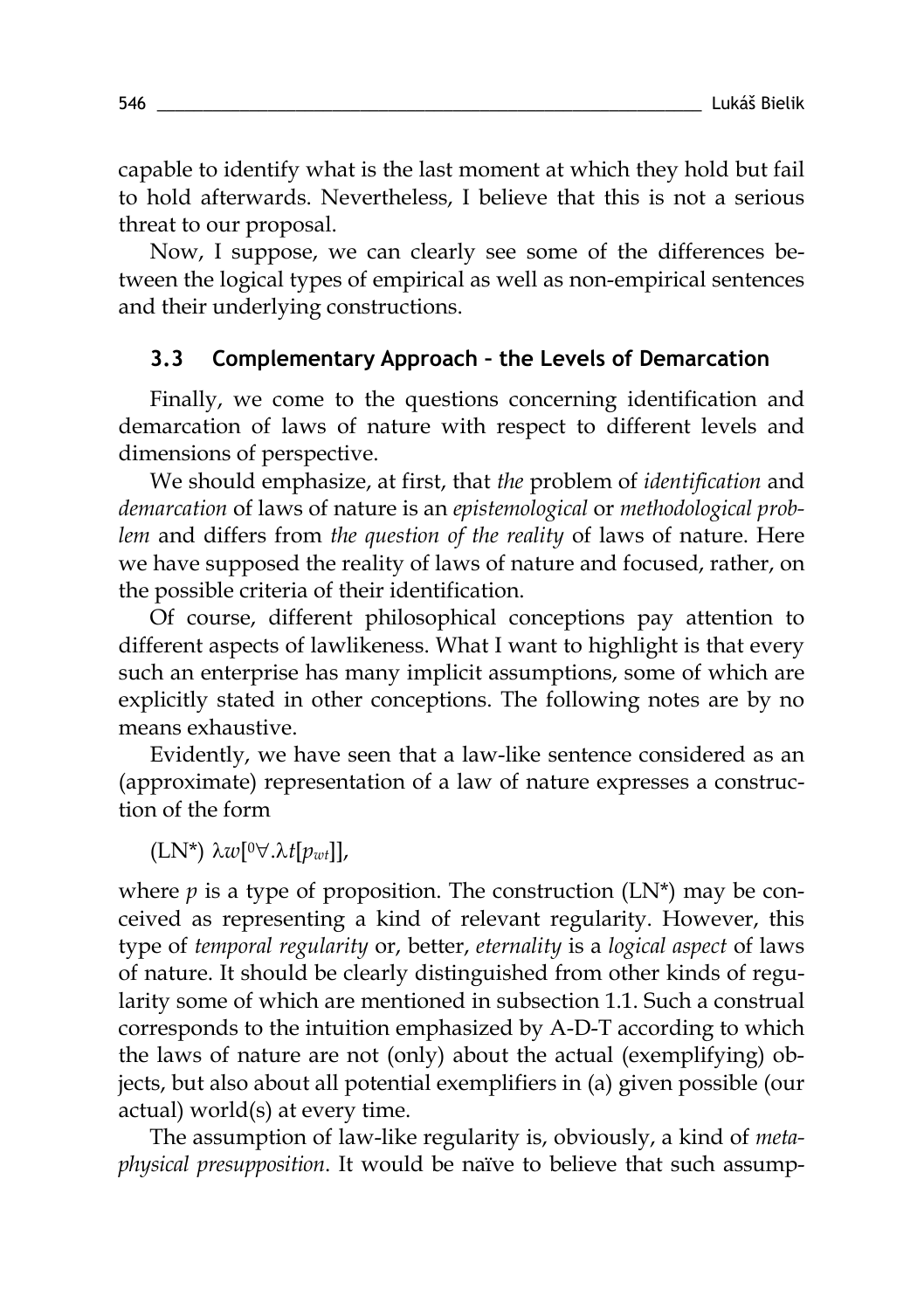tions are behind the practice of science. On the contrary, they are implicit components of almost every scientific theory. Metaphysical assumptions may appeal to some *causal mechanism* that is "ontologically" responsible for the respective temporal eternality of law. The reasons for holding these assumptions may be theoretically fruitful (for the case of explanation or prediction). They have to be, however, backed up by reliable empirical support gained by different kinds of scientific methods. The concept of *theory* seems to be indispensable here. Different parts of a theory may denote different types of objects with distinct empirical statuses. As we pointed out in subsection 3.1, law-like statements (or sentences) are but a segment – though a very important one – of theoretical body. Therefore, they can play different roles in different theories. For example, the First Kepler's Law has both a descriptive as well as a predictive theoretical potential, but its explanatory power is limited due to its non-causal character; on the other hand, the Law of Universal Gravitation have a potential not only to predict the trajectories of objects but also to explain why they are such-and-such. Hence, a theory may involve different lawful regularities with different *theoretical* functions.

Finally, there is experimental experience in search for laws of nature. The regularity of laws is, from this point, best conceived as *invariance* in experimentally tested behavior or as *invariance* in behavior predicted by (or derived from) a theory and some additional assumptions. If not the law-like sentences themselves, then at least the assumptions theoretically connected with them have to get some empirical support, seen at best as the aforementioned invariance. When we have experience or make a calculation demonstrating that some happenings are permitted in nature while others are forbidden, we have potential empirical evidence for metaphysical assumptions of scientific theories. These *epistemological activities* are made by scientists, of course, and their explication would need a larger place than that which has been reserved for different goals here.

After all, the practice of identification and demarcation of laws of nature has a multi-faceted character with mutually interconnected levels and dimensions. It is not a business of philosophy of science to say which statements express laws of nature. However, when considering the question of appropriate demarcation criteria, there is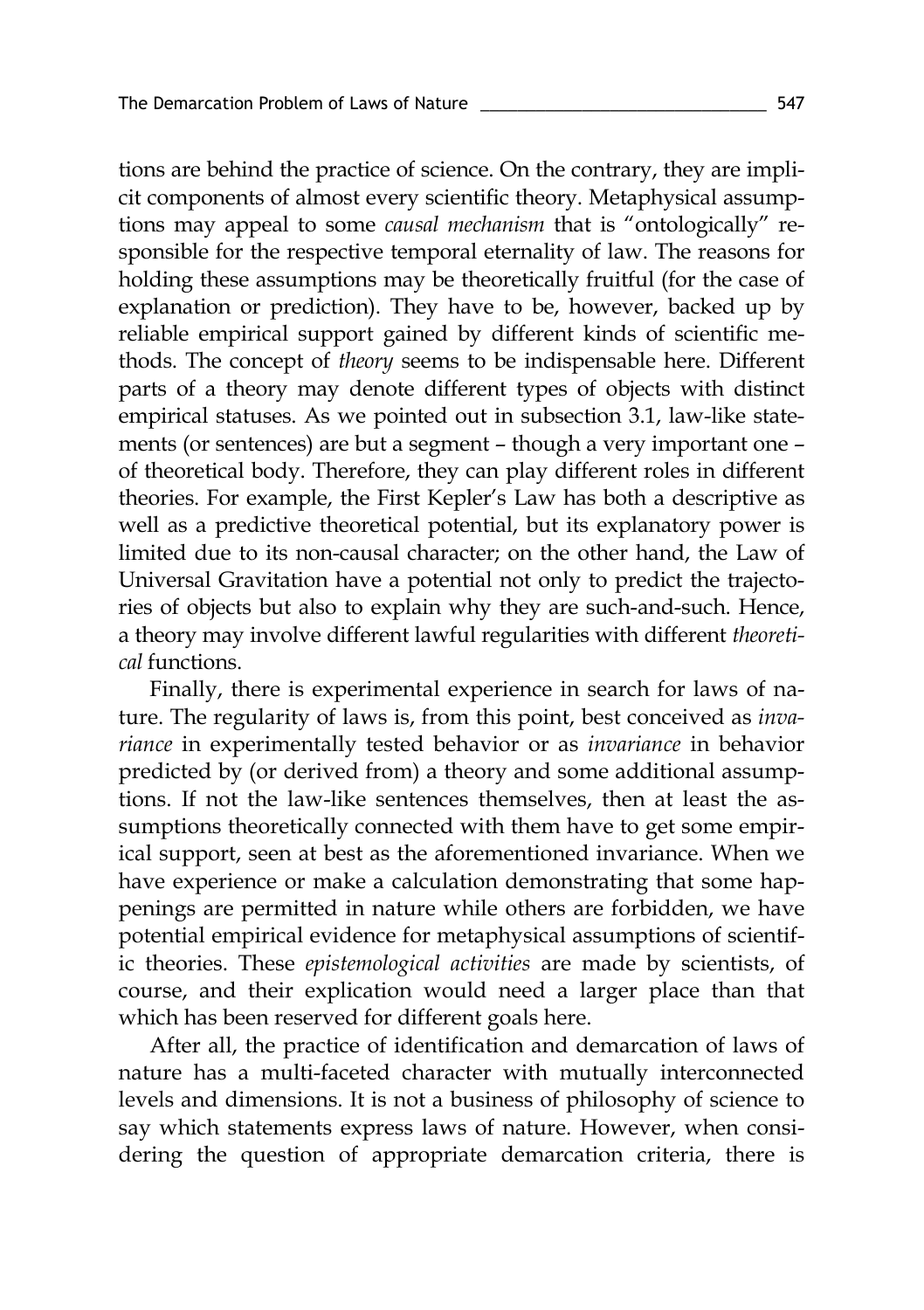a room for such a philosophical enterprise. Still, we should recall that the room has several corners.

*Katedra logiky a metodológie vied Filozofická fakulta UK Šafárikovo nám. 6 Bratislava bielik@fphil.uniba.sk*

#### **References**

- AYER, A. J. (1998): What is a law of nature? In: Curd, M. Cover, J. A. (eds.): *Philosophy of Science. The Central Issues.* New York – London: W. W. Norton & Company, 808 – 825.
- ARMSTRONG, D. M. (1983): *What is a Law of Nature*? Cambridge: Cambridge University Press.
- CMOREJ, P. (2001): *Na pomedzí logiky a filozofie*. Bratislava: Veda.
- DRETSKE, F. I. (1998): Laws of Nature. In: Curd, M. Cover, J. A. (eds.): *Philosophy of Science. The Central Issues.* New York – London: W. W. Norton & Company, 826 – 845.
- DUŽÍ, M. JESPERSEN, B. MATERNA, P. (2010): *Procedural Semantics for Hyperintensional Logic (Foundations and Applications of TIL)*. Springer.
- GAHÉR, F. (2003): Logical, Scientific and Real Possibility. In: Rott, H. Horák, V. (eds.): *Possibility and Reality – Metaphysics and Logic*. Frankfurt a.M – London: Ontos Verlag, 169 – 186.
- HUME, D. (1960): *A Treatise of Human Nature*. Selby-Bigge, L. A. (ed.). Oxford: The Clarendon Press.
- HUME, D. (2007): *An Enquiry concerning Human Understanding*. Millican, P. (ed.). Oxford – New York: Oxford University Press.
- KNEALE, W. (1952): *Probability and Induction*. Oxford: Clarendon Press.
- LEWIS, D. (1973): *Counterfactuals*. Blackwell Publishers.
- MATERNA, P. (2005): Ordinary Modalities. *Logique & Analyse* 48, No. 189 192. 57 – 70.
- MATERNA, P. (1998): *Concepts and Objects.* Helsinki: Acta Philosophica Fennica, 63.
- MILL, J. S. (1886): *System of Logic Ratiocinative and Inductive*. Elibron Classics Replica Edition.
- MITTELSTAEDT, P. WEINGARTNER, P. A. (2005): *Laws of Nature*. Springer.
- MOLNAR, G. (1969): Kneale's Argument Revisited. *The Philosophical Review* 78, No. 1, 79 – 89.